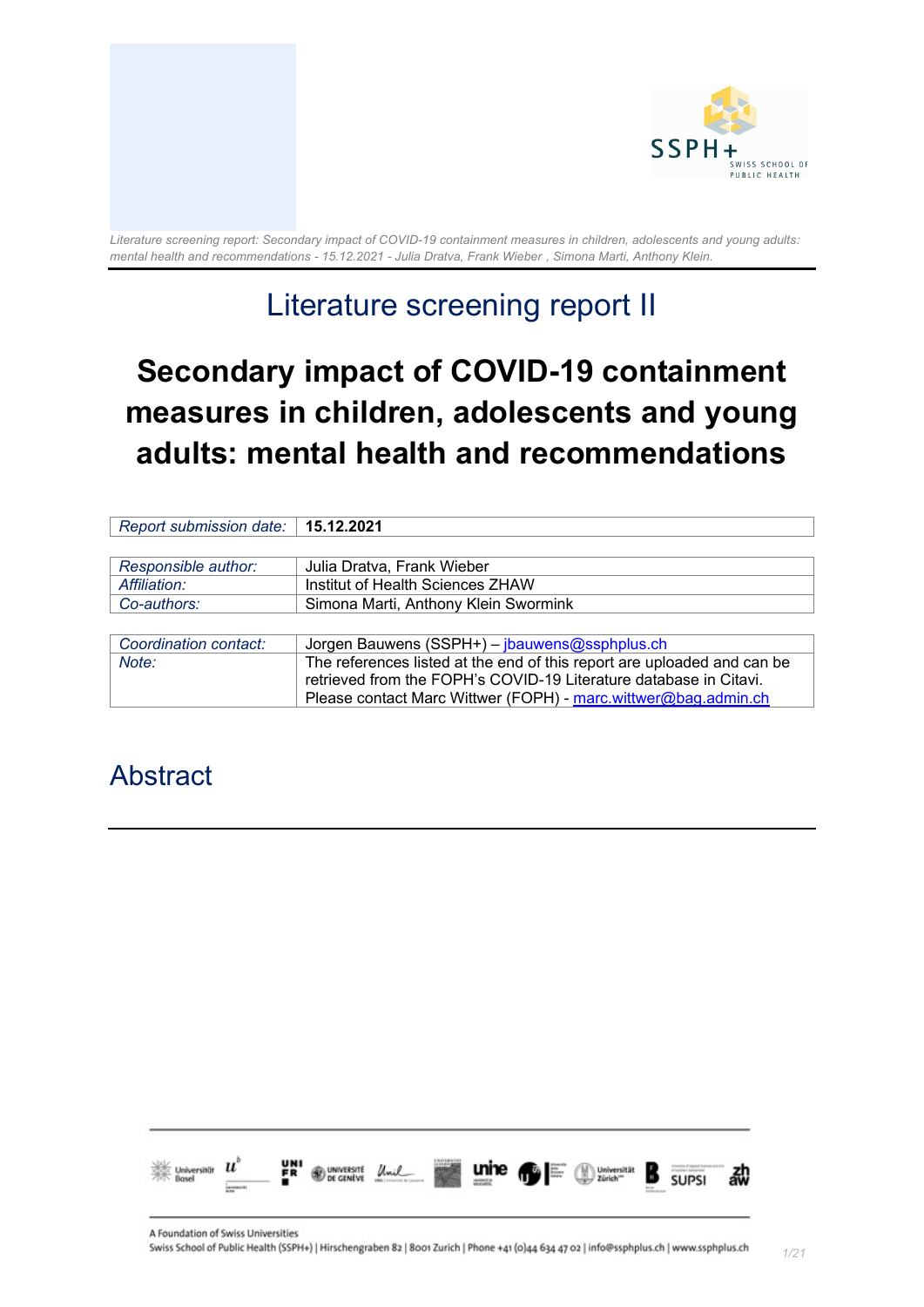

## <span id="page-1-0"></span>**Content**

| Abstract                                                                                                                             | 1 |
|--------------------------------------------------------------------------------------------------------------------------------------|---|
| Content                                                                                                                              | 2 |
| Preamble                                                                                                                             | 2 |
| Background                                                                                                                           | 3 |
| Questions addressed.                                                                                                                 | 4 |
| Methodology                                                                                                                          | 4 |
| Results and Findings                                                                                                                 | 5 |
| What are the secondary mental health effects of COVID-19 and the containment measures in children,<br>adolescents, and young adults? | 5 |
| What impact do the pandemic and the containment measures have on mental health of children,<br>adolescents and young adults?         | 5 |
| What impact does the containment measure "school closures" have on mental health?<br>17                                              |   |
| 18<br>Overview and comparison of recommendations and best practice in different countries                                            |   |
| 19<br>References                                                                                                                     |   |
| Appendix 1                                                                                                                           |   |
|                                                                                                                                      |   |

### <span id="page-1-1"></span>*Preamble*

*A large number of scientific publications become available on a daily basis, reflecting the rapid development of knowledge and progress of science on COVID-19 related issues. Leading authorities should base decisions or policies on this knowledge; hence they need to master the actual state of this knowledge. Due to the large number of publications shared daily, decision makers heavily depend on accurate summaries of these publications, in the different public health domains. Therefore, the authors of this report were mandated by the Swiss School of Public Health plus (SSPH+), on request of the Federal Office of Public Health (FOPH), to inform the FOPH on recent findings from the literature regarding mental health and public health recommendations to cope with secondary health impact caused by the pandemic and containment measures.*

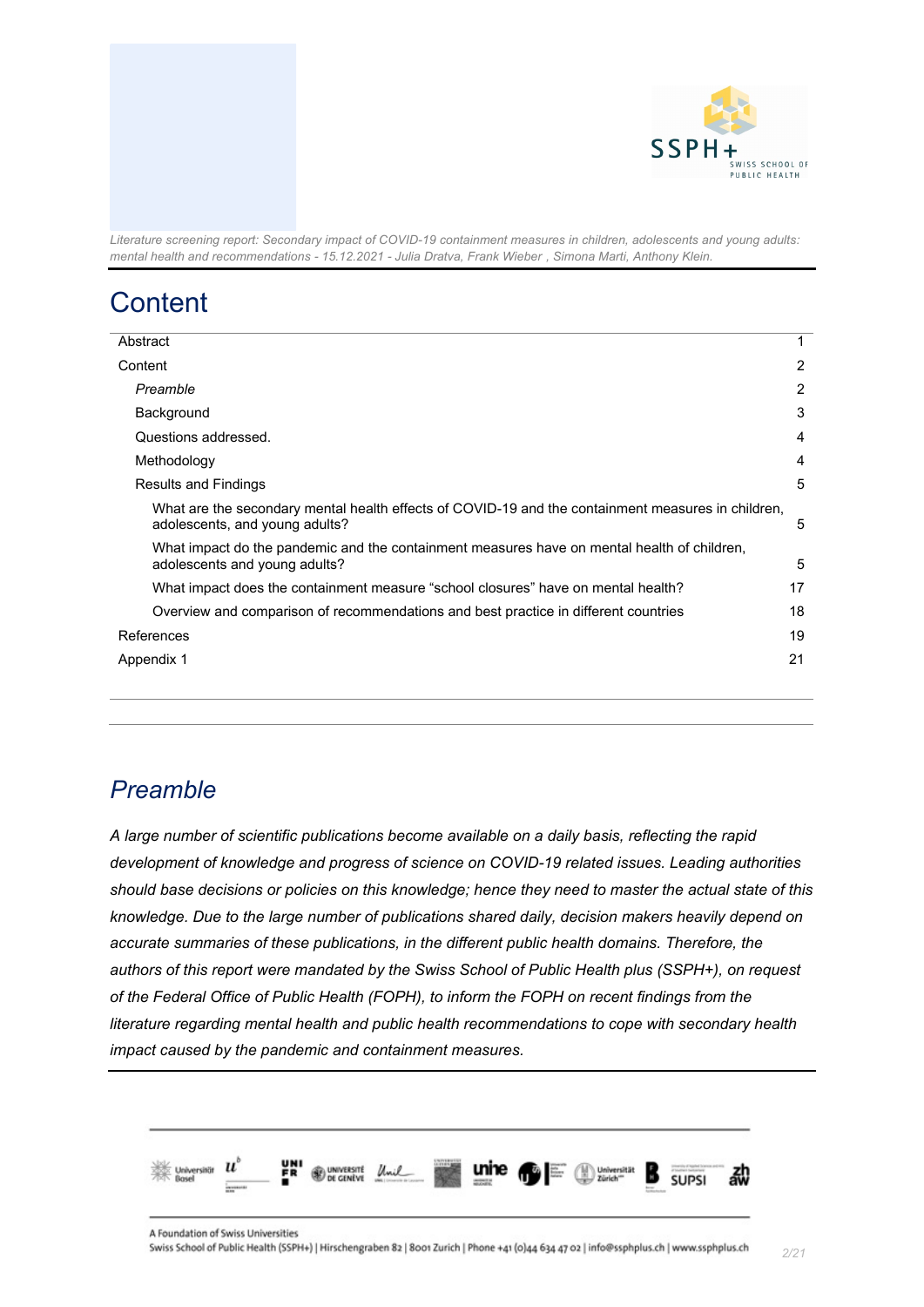

### <span id="page-2-0"></span>**Background**

The COVID-19 pandemic is an unprecedented global public health crisis touching the whole population in different ways. Since the beginning of the pandemic containment measures and policies have been implemented to curb the epidemics. Driven by the scenario of an exponential epidemic and overburdened health system, the Swiss government ordered different containment policies and hygiene recommendations. Current but still limited evidence indicates that children and adolescents have an equally high attack rate, but luckily are at far less risk to contract severe COVID-19. However, the literature overview provided to the FOPH on health impact of confinement measures in the young population, suggests a considerable secondary health risk and adverse outcomes in children, adolescents, and young adults. Due to the methodological heterogeneity of the studies and geographical variation of the containment measures, it is challenging to draw definitive conclusions about the real impact of the COVID-19 pandemic. Furthermore, the published evidence is of varying quality and strength of evidence, especially limiting is the high number of cross-sectional studies without previous data to compare results to. Irrespectively, the recent review indicates a rather consistent impact on mental health outcomes and impact on access to or state of the art care, while impact on health behaviors and somatic health outcomes varies more across Europe.

The current literature screening report focusses on mental health outcomes and effects, an area of concern, and identifies longitudinal studies in children and youth age 0 – 25 years to be able to deduce causality and/or change over the pandemic period. Mental health is defined broadly, covering mental well-being to mental disorders and psychiatric conditions. The focus is put on direct effects on confinement/containment measures or the pandemic periods on mental health outcomes, and suggestions by authors on solutions, recommendations and best practices in the context.

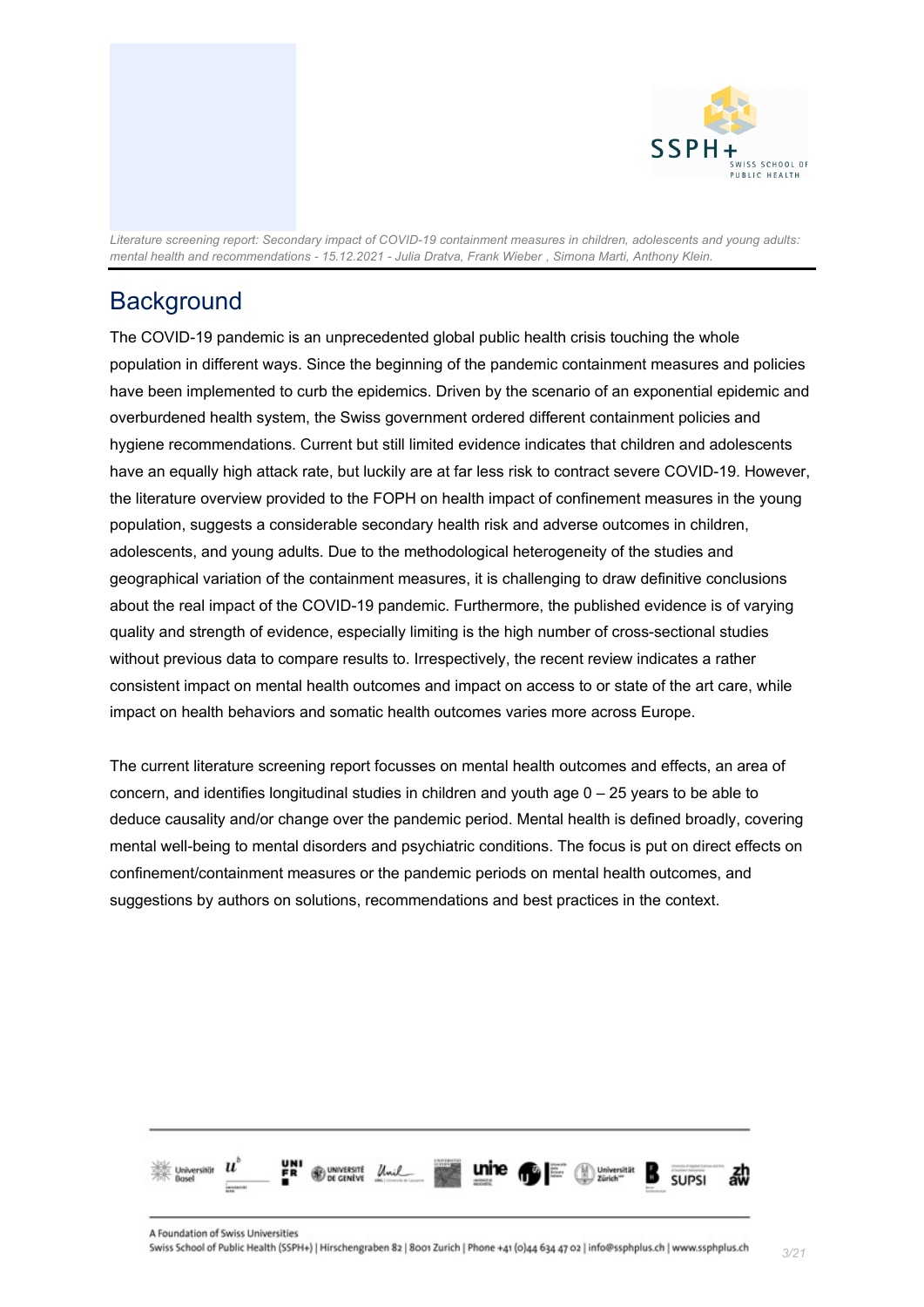

### <span id="page-3-0"></span>Questions addressed.

- What are the secondary mental health effects of COVID-19 and the containment measures in children, adolescents, and young adults?
	- $\circ$  What impact do the pandemic and the containment measures have on mental health of children, adolescents and young adults?
	- o What impact does the containment measure "school closures" have on mental health?
- Overview and comparison of recommendations and best practice in different countries

### <span id="page-3-1"></span>Methodology

The current literature search spans the period September  $1<sup>st</sup>$ , 2021 until the 28<sup>th</sup> of February 2022. Longitudinal studies from the previous report on secondary mental health impact will be identified and added to provide an overall picture. Three literature data banks were accessed to identify relevant literature: PubMed (biomedical literature), Embase (biomedical), and PsycInfo (psychological literature). A search string was defined and tested based on the study questions and outcomes of interest (see attachment). The search string was adapted to the three literature data banks, which provide different features for selective searching.

Literature was/will be searched at three time points: 1<sup>st</sup> of September 2021, January 10<sup>th</sup> 2022, 28<sup>th</sup> February. Literature was exported into Covidence [\(www.covidence.org\)](https://www.covidence.org/), a systematic literature search software, and screened for inclusion. Inclusion criteria were data on children, age 0 – 25 years, exposure related to pandemic policies or containment measures, outcomes according to study questions, study data from European continent, and a longitudinal study design. Longitudinal study design was defined as any study that analyzed data at two time points in either the same population or using the same instruments in a reference population. Systematic reviews were not included but checked for longitudinal studies. In case of longitudinal studies, they were included, if not already presented in the report I. Relevant results of the included publications were extracted in Covidence by a researcher. All studies included in the narrative review were considered of sufficient quality.



*4/21*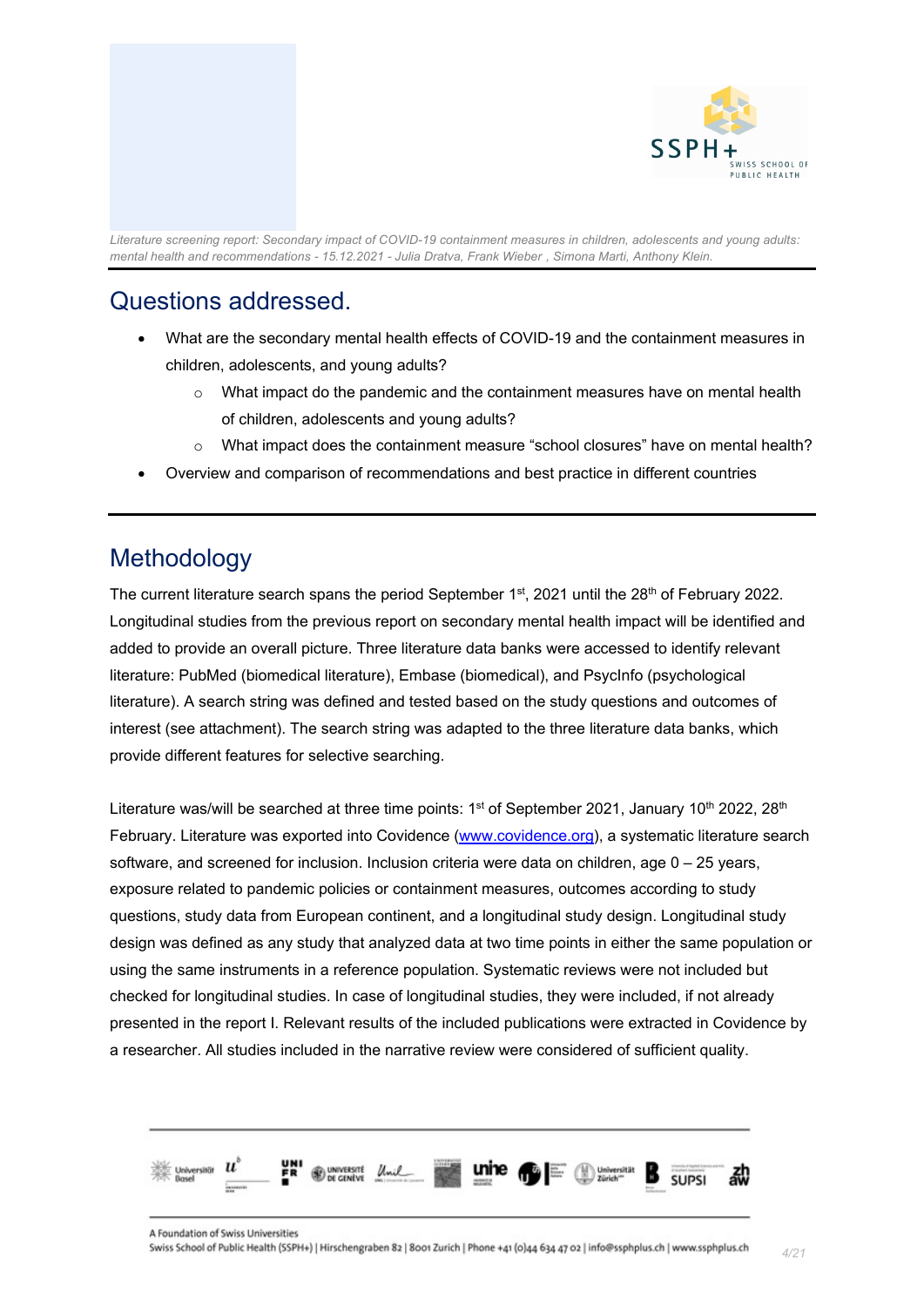

### <span id="page-4-0"></span>Results and Findings

<span id="page-4-1"></span>What are the secondary mental health effects of COVID-19 and the containment measures in children, adolescents, and young adults?

#### **Summary**

**Number of publications:** 

**Time period:** 

**Results**

### <span id="page-4-2"></span>What impact do the pandemic and the containment measures have on mental health of children, adolescents and young adults?

#### **Summary**

The trajectory of mental health in children, adolescents, and young adults is in line with lockdown restrictions, such that their mental health decreased with the onset of the COVID-19 pandemic, gradually increased over the Spring and Summer months and then decreased from September 2020 onwards.

Health related Quality of Life / Well-being / Life satisfaction

- Health-related quality of life and emotional well-being in Swiss children between 5 and 11 years was reduced in 2020 relative to 2014/15 (Bringolf-Isler et al., 2021)
- Loosening the lockdown restrictions was associated with an increase in emotional well-being and a decrease in child problem behavior in 3- to 10-year-old-children in Germany (Essler et al., 2021).
- With schools that were open throughout the pandemic, 9–11-year-old-children in Sweden showed only marginal or small reductions in their psychosocial well-being (Vira and Skoog, 2021)
- During the pandemic, health-related quality of life of 11–17-year-old-children and adolescents in Germany significantly decreased between mid-2020 and end-2020 and emotional and peer

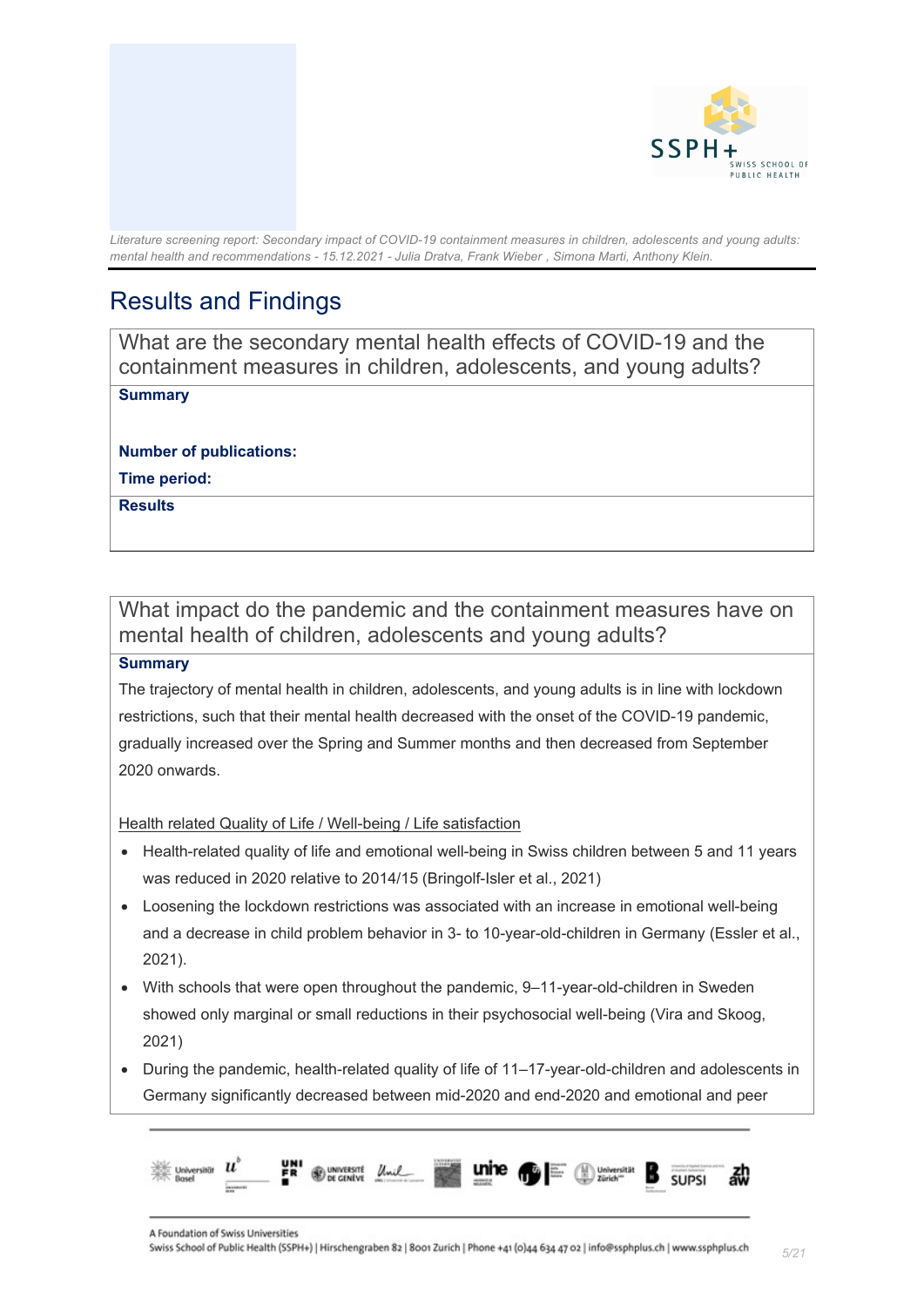

problems, anxiety and depression symptoms and psychosomatic complaints increased (Ravens-Sieberer et al., 2021).

• Whereas male adolescents' life satisfaction decreased after the COVID-19 related lockdown in the Netherlands compared to before the pandemic, female adolescents' life satisfaction remained stable. After the introduction of lockdown measures, adolescents reported more internalizing symptoms. Particularly, concerns about the social consequences of lockdown measures were associated with low life satisfaction (Van der Laan et al., 2021).

#### Depression / Loneliness / Distress

- Young adults' self-reported loneliness decreased from June through July 2020 and then increased from September to November 2020. Whereas being employed or in school and having a higher annual household income were associated with lower levels of self-reported loneliness, pre-existing physical and mental health conditions were associated with higher levels of self-reported loneliness. Whereas males who reported receiving a higher level of emotional support also reported lower levels of loneliness, females reported similar levels of loneliness regardless of the amount of emotional support they reported (Hu & Gutman, 2021)
- Compared to 2018/2019, clinically relevant depressive symptoms in German adolescents aged 16 to 19 years increased from 10.4% of the adolescents prior to the lockdown to 25.3%. Almost 60% of adolescents who had elevated scores before also showed increased depressive symptoms in spring 2020. 21.3% of adolescents newly developed clinically relevant symptoms from before the lockdown to during the lockdown. Young women and adolescents with an immigrant background higher risk of developing depressive symptoms.
- Highly extraverted adolescents in Germany experienced a larger rise in depressiveness, and a third of this total effect was mediated through increases in loneliness (Alt et al., 2021)
- The trajectory of mental health in young adults in the UK is in line with lockdown restrictions, such that their mental health gradually increased over the Spring and Summer months and decreased from September 2020 onwards (Stroud & Gutman, 2021) Similarly, distress in young adults in GB surged in April 2020 but returned to pre-pandemic levels by September 2020. When looking at the development over the past decade, however, young adults' mental health significantly declined (Gagné et al., 2021)

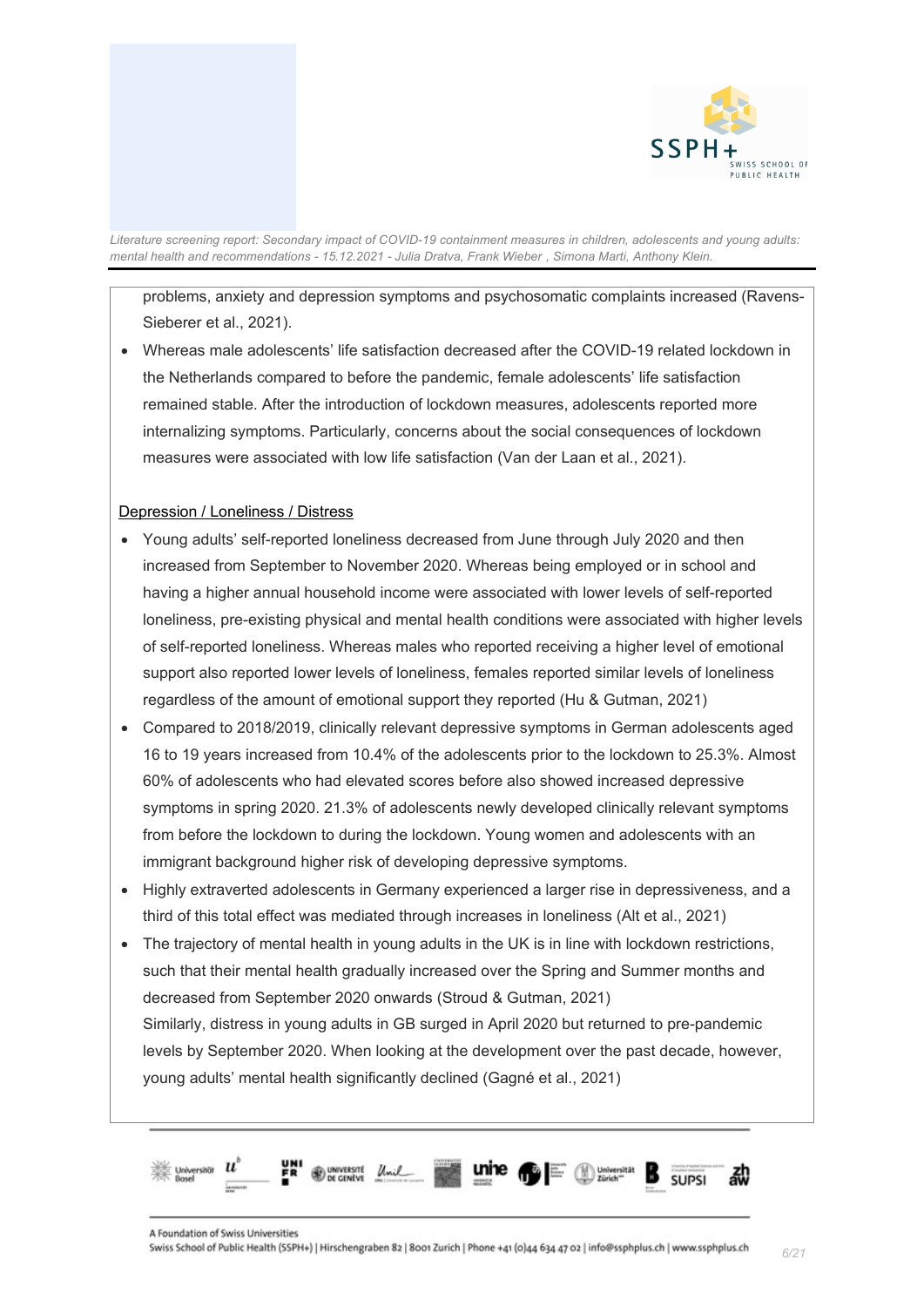

#### Substance abuse

Overall, the three articles observed a reduction of alcohol consumption throughout the pandemic. Differences are seen with respect to previous drinking behaviour, e.g. regular binge drinkers drank more than irregular binge drinkers, but also showed a decline. In a Spanish study drinking frequency and quantity was associated with level of depression (Vera et al), but not in a college students sample in Portugal (Vasconcelos et al). Acute alcohol intoxications decreased substantially in the first lockdown as compared to the pre-lockdown, but increased again afterwards (Pigeaud et al., 2021).

Suicidal behaviour and psychiatric hospitalisations

• Suicidal behaviour and psychiatric hospitalisations were not significantly increased during the pandemic as compared to the pre-Covid up-ward trend (Rømer et al., 2021).

**Number of publications: 14 Time period: 01.09.21 – 22.11.21**

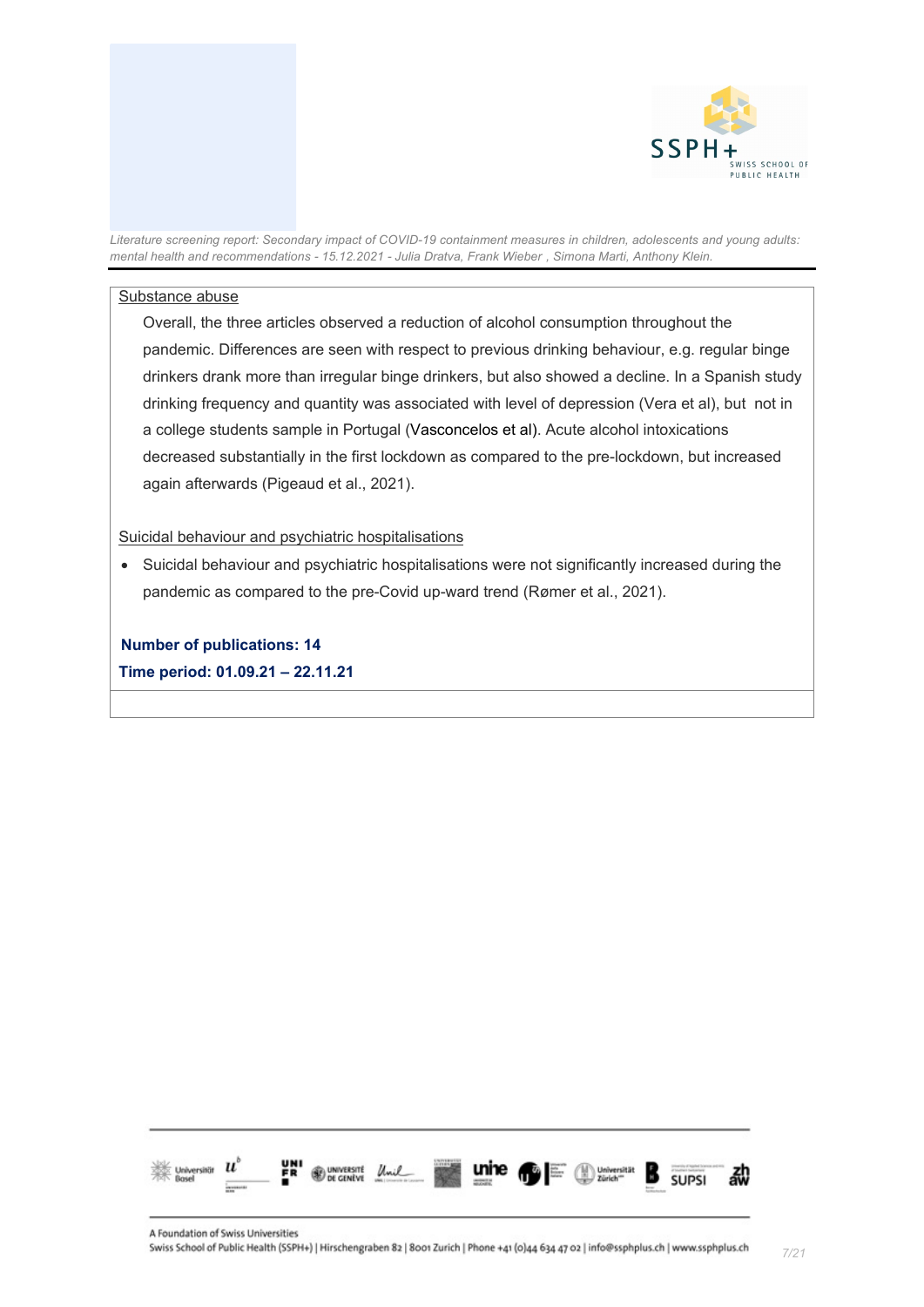

#### **Results**

#### **Health related Quality of Life / well-being / Life satisfaction**

Bringolf-Isler et al. (2021) measured the difference in the health-related quality of life (HRQoL) of primary school children in 2014/15 compared to 2020 in Switzerland. In total, 1'712 Children (aged 5 to 11 years) participated. The baseline assessment of the SOPHYA cohort study (2014/15) comprised 799 children. At the follow-up assessment in 2020, 913 children were newly recruited. The overall scores of the KINDL-R questionnaire (82.4 [81.8; 83.0] vs. 79.6 [79,1; 80.2], *p* < .001), and the emotional well-being scores (85.6 [84.6; 86.6] vs. 83.3 [82.4; 84.2]), were lower during the year of the pandemic (2020), indicating a reduction in children's HRQoL and emotional well-being. The highest decrease between 2014/15 and 2020 in the adjusted models was seen for the youngest age group (85.0 [83.7; 86,2] vs. 81.1 [80.4; 81.8], *p* < .001) and for girls (83.0 [82.1; 83.8] vs. 80.0 [79,1; 80.9] *p* < .001). Children's HRQoL was particularly low during periods with restrictions and at the height of the COVID-19 waves in 2020."

Essler et al. (2021) conducted a study in Germany in 3 to 10 year-old-children with two timepoints (the first at the peak of the lockdown restrictions (*N* = 2'921), the second after restrictions had been majorly loosened (*N* = 890). They used a modified KIDSCREEN and the Strengths and Difficulties Questionnaire (SDQ) to assess changes in emotional well-being. Whereas emotional well-being increased (*M* = 3.40 [1.17] vs. *M* = 4.29 [1.12], *p* < .001) and child problem behavior decreased (*M* = 3.47 [1.85] vs. *M* = 2.86 [1.63], *p* < .001), family-related well-being (*M* = 4.21 [1.10] vs. *M* = 4.04 [0.85],  $p < .001$ ) decreased slightly.

In a longitudinal study, Vira and Skoog (2021) assessed changes in Swedish middle class students' psychosocial well-being from before to during the COVID-19 pandemic. Data from 849 children in 30 middle schools in western Sweden were collected via self-report surveys between October 2019 and January 2020 (*t*1; age range: 9 to 11 years, *M*age = 10 years, *SD*age = .03) and one year later between November 2020 and February 2021 (*t*2, age range: 10 to 12 years, *M*age = 11, *SD*age = .05). In Sweden, middle school students attended school as normal throughout the pandemic. Paired *t*tests showed that mean-levels significantly decreased in almost all of students' psychosocial factors from *t*1 to *t*2, namely hope, self-efficacy, and self-esteem. However, the effect sizes ranged from negligible to small according to Cohen's *d* standards. The largest decreases in mean-level were

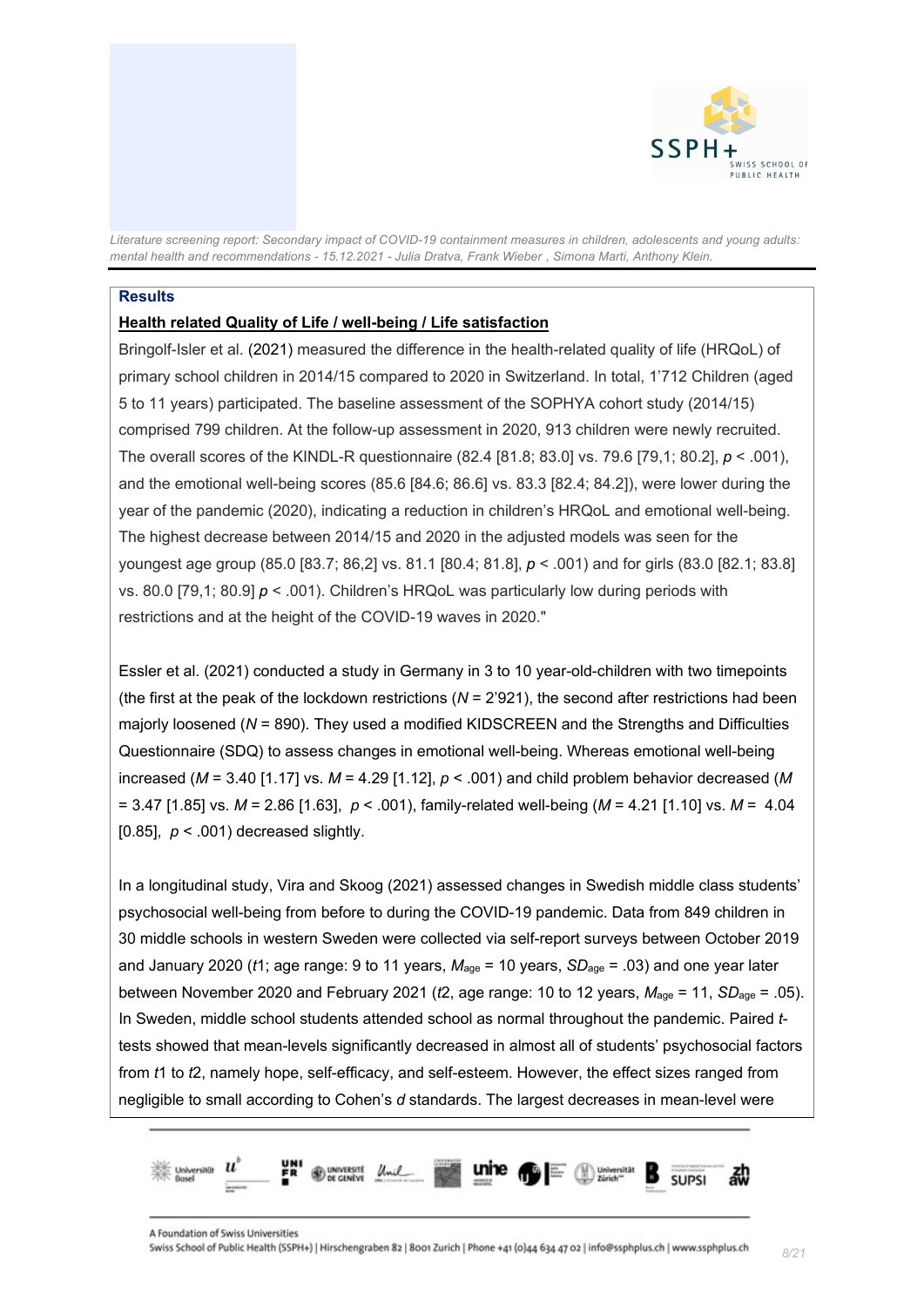

found in students' perceived support from teachers  $(M_{t1} = 5.32, SD_{t1} = .84, M_{t2} = 5.04, SD_{t2} = .97; p <$ .001, Cohen's  $d = .29$ ), class and school well-being ( $M_{t1} = 4.90$ ,  $SD_{t1} = .80$ ,  $M_{t2} = 4.65$ ,  $SD_{t2} = .86$ ;  $M_{t1}$  $= 5.17$ , *SD<sub>t1</sub>* = .94; *M<sub>t2</sub>* = 4.93, *SD<sub>t2</sub>* = .95; respectively; Cohen's *d* both = .26; *p* < .001), and students' self-esteem (*Mt*1 = 4.13 *SDt*1= .93, *Mt*<sup>2</sup> = 3.82, *SDt2* = 1.06; Cohen's *d* = .27, *p* < .001). No significant differences in students' emotional problems ( $M_{t1}$  = 1.50, *SD<sub>t1</sub>* = .45,  $M_{t2}$  = 1.53, SD<sub>t2</sub> = .46) and negligible differences in their sense of hope  $(M_{t1} = 4.77, SD_{t1} = .89, M_{t2} = 4.61, SD_{t2} = .96;$ Cohen's  $d = .17$ ,  $p < .001$ ) and self-efficacy ( $M_H = 72.62$ ,  $SD_H = 22.95$ ,  $M_Z = 69.75$ ,  $SD_Z = 23.85$ ; Cohen's  $d = .13$ ,  $p < .01$ ) from before to during the pandemic were found.

Ravens-Sieberer et al. (2021) conducted a nationwide longitudinal population-based study (COPSY) to investigate the impact of COVID-19 on the quality of life and mental health in children and adolescents between 7 and 17 years in Germany. In total, 1923 children and adolescents aged 7 to 17 years (*M*age = 12.67 years, *SD*age = 3.29 years) and their parents participated across two waves during the pandemic (May/June 2020 and December 2020/January 2021). The families were recruited through a population-based approach from an online panel using quota sampling, *n* = 1'288 families participated in both waves. To compensate for the drop-outs from wave 1 to 2, new families (*n* = 337) were recruited using an additional quota sampling. The self-report and parentproxy surveys assessed health-related quality of life (KIDSCREEN-10), mental health problems (SDQ with the subscales emotional problems, conduct problems, hyperactivity, and peer problems), anxiety (SCARED), depressive symptoms (CES-DC, PHQ-2) and psychosomatic complaints (HBSC-SCL). For comparisons with the pre-pandemic period, population-based data from the BELLA study (Behaviour and Wellbeing of Children and Adolescents in Germany) and the international HBSC study (Health Behaviour in School-aged Children) was used. In wave 1, 69.4% of the 11- to 17-year-old children and adolescents reported that the pandemic was a burden; with the corresponding proportion in wave 2 being significantly higher, the effect size indicated a small effect for this difference between the two waves (82.6%; *p* < .001; ϕ = .15). Furthermore, the healthrelated quality of life (HRQoL) and mental health of children and adolescents significantly decreased during the pandemic, with 47.7% of the 11- to 17-year-olds reporting low HRQoL in wave 2 compared to 40.2% in wave 1 and 15.3% pre-pandemic, though the effect between the two waves during the pandemic remained negligible ( $p < .001$ ;  $\phi = .08$ ). Furthermore, there was a significant increase from pre-pandemic to wave 1 ( $p < .001$ ) in mental health problems such as conduct

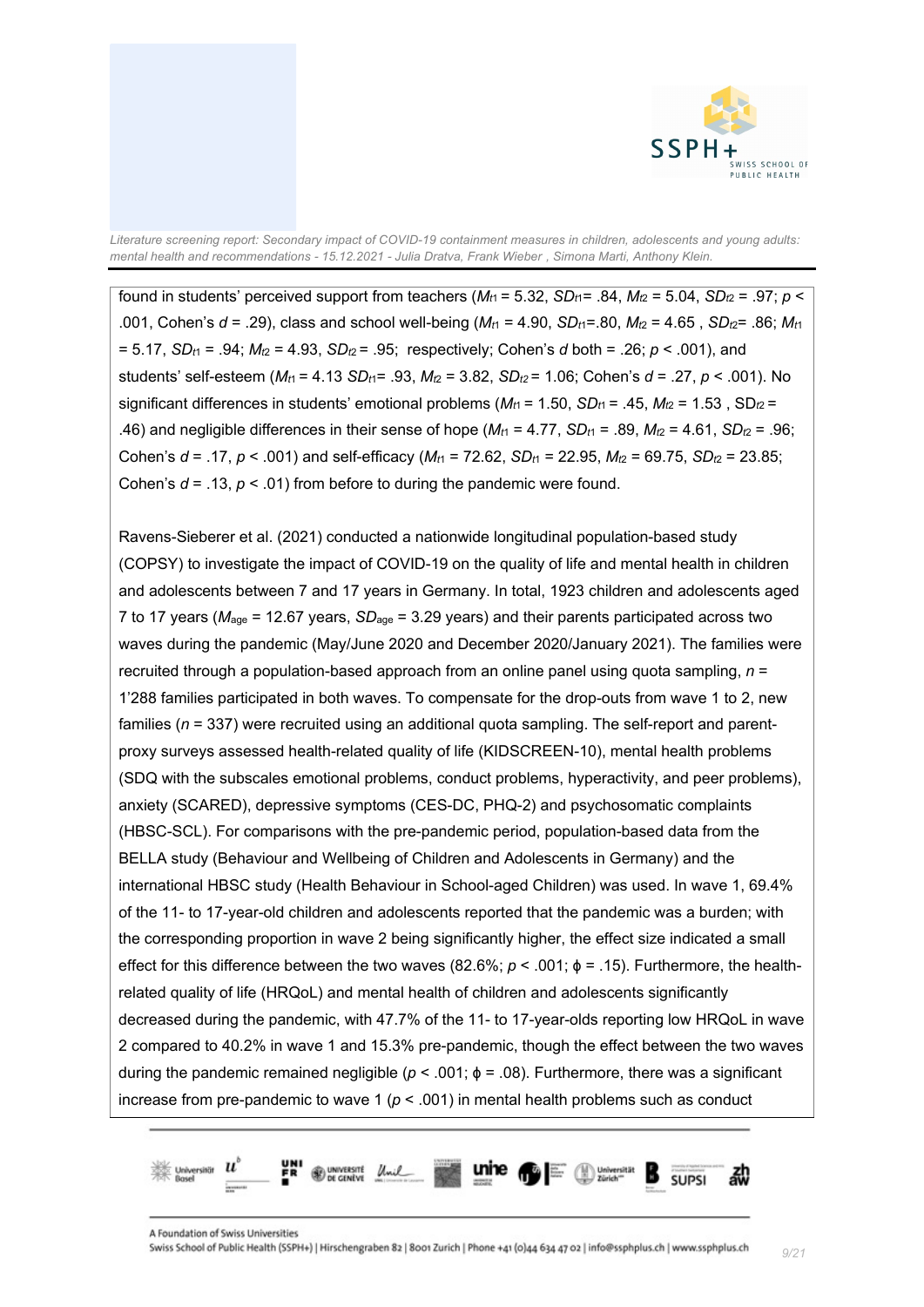

problems, hyperactivity, peer problems and emotional problems (pre-pandemic: 17.6%, wave 1: 30.4%; wave 2: 30.9%), however, the change in mental health problems from wave 1 to wave 2 was not significant ( $p = 0.706$ ). A proportion of 30.1% had symptoms of generalized anxiety in wave 2 compared to 24.1% in wave 1 and 14.9% pre-pandemic. The difference between pre-pandemic and wave 1 data was significant, the difference between waves 1 and 2 was significant as well, but negligible due to the effect size ( $p = .002$ ;  $\phi = .07$ ). In wave 2, 15.1% reported depressive symptoms (pre-pandemic: 10.0%, wave 1: 11.3%), however, no significant difference in depressive symptoms was found between pre-pandemic and wave 1. The difference between wave 1 and wave 2 data was significant, but negligible (*p* = .010; ϕ = .01). Children and adolescents also reported psychosomatic complaints such as irritability (pre-pandemic: 39.8%, wave 1: 53.2%, wave 2: 57.2%), headaches (pre-pandemic: 28.3%, wave 1: 40.5%, wave 2: 46.4%), stomachaches (prepandemic: 21.3%, wave 1: 30.5%, wave 2: 36.4%), and feeling low (pre-pandemic: 23.0%, wave 1: 33.8%, wave 2: 43.4%). Comparing wave 1 and wave 2, significant differences indicated higher proportions of children being affected by headaches (*p* = .007), stomachaches (*p* = .004) and feeling low ( $p < .001$ ); with the effect sizes being negligible for headaches and stomachaches ( $\phi =$ .06 for both), and small for feeling low ( $\phi$  = 0.10). Mixed model panel regression analyses showed that the time across wave 2 versus wave 1 was associated with statistically significant lower HRQoL (− 0.77 or − 0.09 SD; 95% CI [− 1.26; − 0.28]; *p* < .05), stronger emotional problems (+ 0.18 or + 0.08 SD; 95% CI [0.09; 0.28]; *p* < .05) and peer problems (+ 0.10 or + 0.05 SD; 95% CI [0.01; 0.18]; *p* < .05), more pronounced symptoms of anxiety (+ 0.45 or + 0.10 SD; 95% CI [0.20; 0.70]; *p* < .05) and depression symptoms (+ 0.46 or + 0.12 SD; 95% CI [0.23; 0.70]; *p* < .05), and stronger psychosomatic complaints such as irritability, headaches and sleeping problems (0.10 or + 0.16 SD; 95% CI [0.07; 0.14]; *p* < .05).

In a two-wave prospective study, Van der Laan et al. (2021) assessed gender-specific changes in life satisfaction after the COVID-19 related lockdown in Dutch adolescents and whether changes were associated with concerns about COVID-19 and lockdown measures. Data on mental wellbeing before the lockdown were collected between March 2019 and March 2020 (*n* = 224) – in the context of an ongoing population-based birth cohort study in the Netherlands called WHISTLER – and a follow-up was conducted 5 to 8 weeks after the first introduction of lockdown measures (*n* = 158; *M*age = 15.53 years, SD = 1.25 years). There was a significant decrease in life satisfaction, *F*(1,

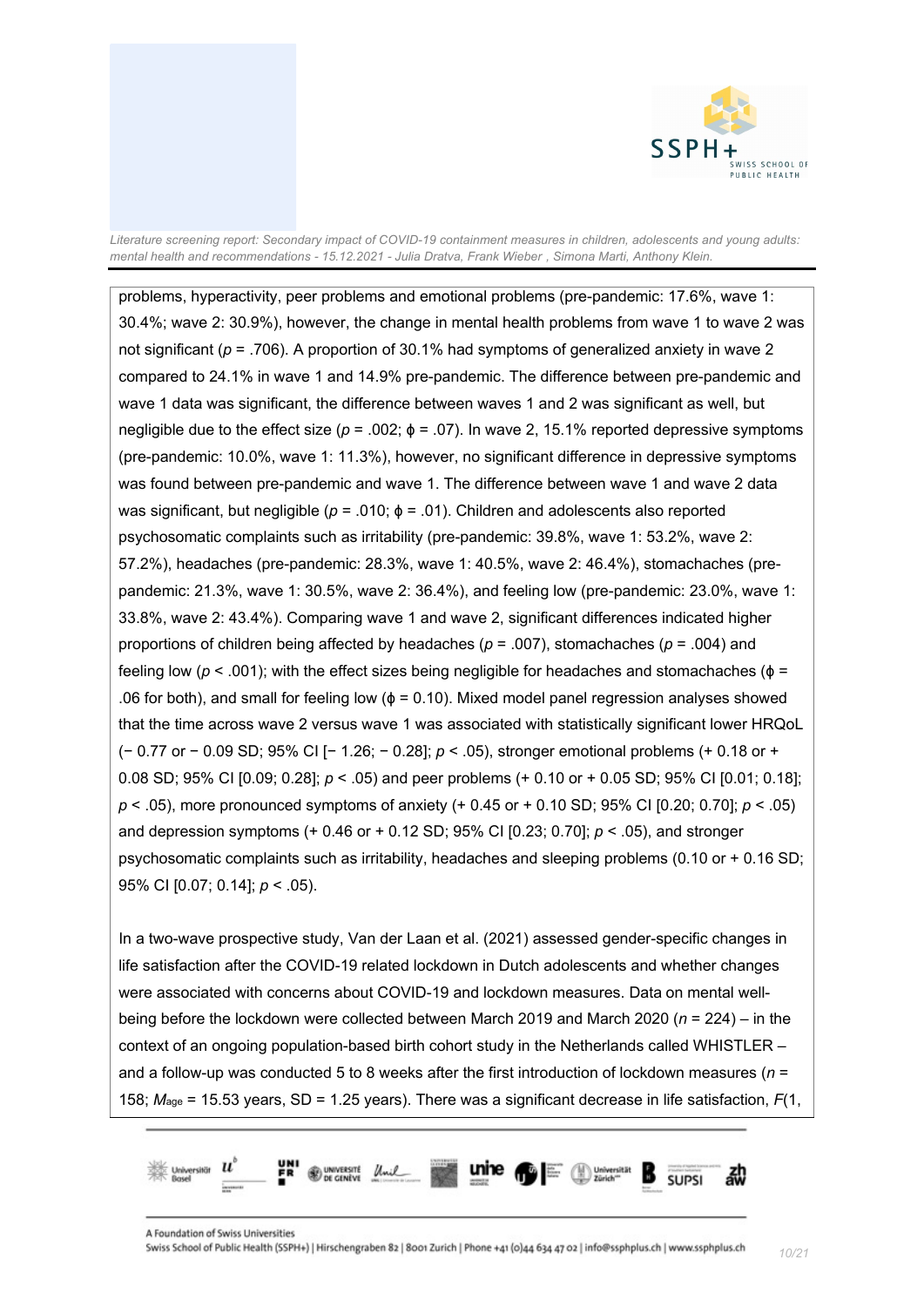

153) = 13.195,  $p < .001$ ,  $\eta^2$ <sub>p</sub> = .079, after the introduction of lockdown measures when compared with the pre-pandemic period. Moreover, a significant interaction between gender and time since lockdown on life satisfaction was observed,  $F(1,153)$  = 6.034,  $p$  = .015, η<sup>2</sup><sub>p</sub> = .038, such that boys' life satisfaction at follow-up decreased compared to their life satisfaction assessed before the pandemic, while there was no significant change over time in girls' life satisfaction. The factor "concerned about social consequences of lockdown measures" was significantly associated with a lower life satisfaction (adjusted *β*: -.25, 95% CI [-.43; -.06], *p* = .01). None of the other factors were significantly associated with a lower life satisfaction: "concerns about health" (adjusted β: -.04, 95% CI [-.23; .14], *p* = .64), "concerns about financial matters" (adjusted β: -.02, 95% CI [-.23; .19], *p* = .86), and "concerns about family relations" (adjusted β: -.15, 95% CI [-.37; .08], *p* = .21). Furthermore, participants did not report more internalizing symptoms after the introduction of lockdown measures,  $F(1, 151) = 2.152$ ,  $p = .144$ ,  $\eta^2$ <sub>P</sub> = .014) when compared with baseline assessments. The factors "concerns about health" (adjusted β: 1.93, 95% CI [.53; 3.33], *p* = .01), "concerns about social consequences of lockdown measures" (adjusted β: 2.39, 95% CI [.96; 3.81], *p* = .001), and "concerns about family relations" (adjusted β: 2.41, 95% CI [.73; 4.08], *p* = .01) were found to be associated with more internalizing symptoms. Adolescents reported significantly better psychosomatic health after the introduction of lockdown,  $F(1, 152) = 36.544$ ,  $p < .001$ ,  $\eta^2$ <sub>P</sub> = .194) compared to the pre-pandemic period. No factor was associated with a worse psychosomatic health ("concerns about health" [adjusted β: -.04, 95% CI [-.12; .04], *p* = .30], "concerns about social consequences of lockdown" [adjusted β: -.08, 95% CI: [-.17; .00], *p* = .06], "concerns about financial matters" [adjusted β: .08, 95% CI [-.01; .17], *p* = .09], and "concerns about family relations" [adjusted β: .01, 95% CI [ -.09; .11], *p* = .88).

#### **Depression / Loneliness / Distress**

A study by Hu and Gutman (2021) in the UK investigated the trajectory of loneliness in young adults (aged 18 to 25 years) from June to November 2020 and its association with emotional support as well as demographic and health factors. The analytic sample included 419 young adults (296 females; 123 males). "The final growth curve model, with coefficient estimates of the intercept and slopes accounting for the self-reported loneliness trajectory from June to November 2020. On average, those aged 18 to 25 experienced a decrease in self-reported loneliness from June through July and then an increase from September to November 2020. The positive quadratic trend for time

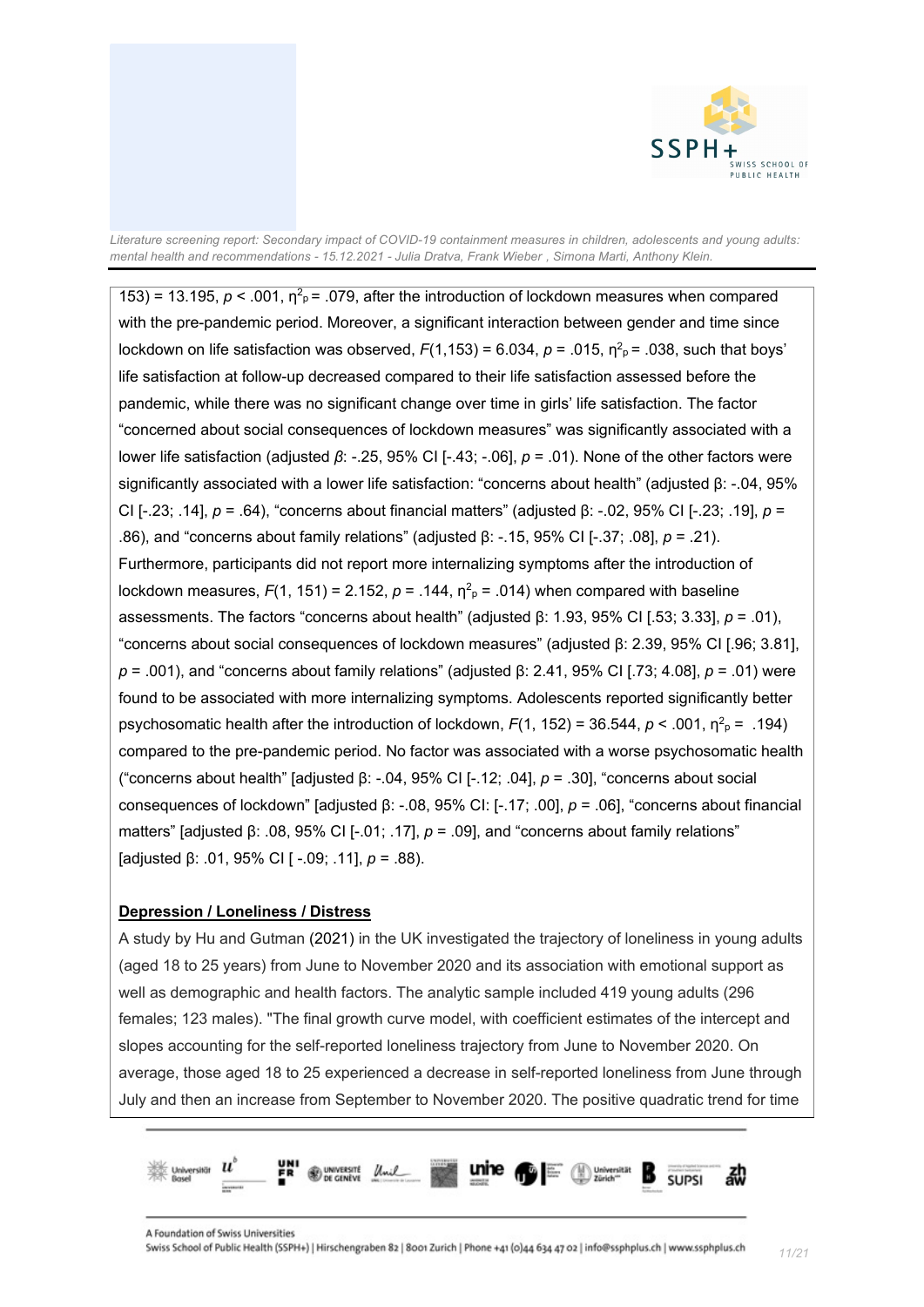

was highly significant, indicating a U-shape trajectory of self-reported loneliness over time. Several covariates revealed significant main effects at the intercept only. Being employed, being in school, as well as having a higher annual household income were all associated with lower levels of selfreported loneliness. Pre-existing physical and mental health conditions were associated with higher levels of self-reported loneliness. A significant interaction between gender and self-reported emotional support was found at the intercept only. Males who reported receiving a higher level of emotional support also reported lower levels of loneliness compared to males who reported receiving a lower level of emotional support. Females, however, reported similar levels of loneliness regardless of the amount of emotional support they reported.

Naumann et al. (2021) investigated the change in mental health of adolescents in Germany during the first wave of the COVID-19 pandemic and the lockdown. The longitudinal data derived from the nationwide randomly selected anchors of the German family panel pairfam, the age group considered in the analyses were born in 2001 and 2003 (*n* = 2465) and surveyed for the first time in 2018/2019, 854 of those adolescents (aged 16 to 19 years) participated also in the COVID-19 supplementary survey from May to July 2020. Depressiveness assessed using the State-Trait Depression Scale and results are weighted. During the first lockdown in 2020, adolescents showed a significant increase in depressive symptoms: while prior to the lockdown, 10.4% of the adolescents showed clinically relevant depressive symptoms (95% CI [8.4; 12.5]), in spring 2020 the proportion of adolescents with depressive symptoms increased to 25.3% (95% CI [22.4; 28.2], which is a statistically significant increase of 14.9% (95% CI [11.8; 18.0]). Of those adolescents who had already shown clinically relevant depressive symptoms in 2018/2019 (*n* = 89; 10,4%), almost 60% still had elevated scores on the depressive scale in spring 2020, while in 40% (*n* = 36) of the respondents the score had fallen below the threshold value. Of those adolescents who had no clinically relevant depressive symptoms prior to the pandemic (*n* = 765), 21.3% (*n* = 163) developed clinically relevant symptoms between the two surveys. A logistic regression revealed that young women had a significantly higher risk of developing depressive symptoms than men of the same age (OR = 2.8, 95% CI [1.7; 4.3], *p* < .01). Immigrant background was also a strong risk factor (OR = 1.8, 95% CI [1.06; 3.02], *p* < .05).

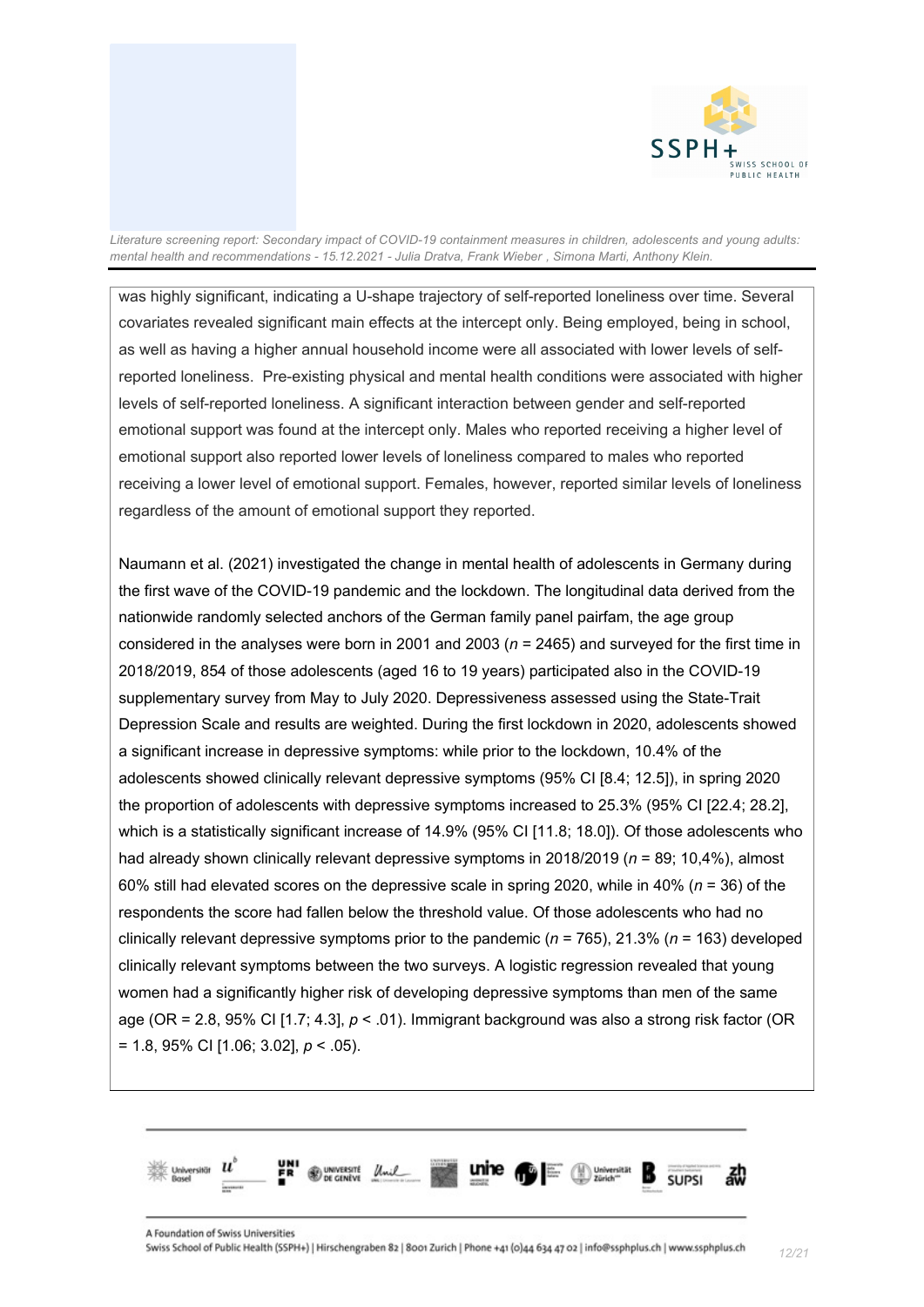

A German study by Alt et al. (2021) hypothesized a detrimental effect of extraversion during lockdown conditions on adolescents' mental health. Inspecting change, higher extraversion at *t*1 predicted a greater increase in negative mood (*b* =.14, *p* =.003, *r* =.19, 95% CI [0.11,0.29]), more anhedonia (*b* =.15, *p* = .002, *r* = .20, 95% CI [0.11, 0.32]), and a higher increase of loneliness (*b* = .15, *p* < .001, *r* = .20, 95% CI [0.13,0.29]). A higher rise in loneliness predicted a stronger increase of both negative mood (*b* = .44, *p* < .001, *r* = .49, 95% [0.39, 0.54]) and anhedonia (*b* = .38, *p* < .001, *r* = .43, 95% CI [0.37, 0.54]). Inspecting pre-pandemic associations at *t*1, extraversion was negatively correlated with anhedonia (*r* = .39, *p* <.001, 95% CI [0.45,0.33]) and negative mood (*r* = .26, *p* <.001, 95%CI [0.31,0.19]). Females showed a higher increase in negative mood (*b* = .09, *p* = .005, *r* = .14, 95% CI [0.07,0.20]) and anhedonia (*b* = .08, *p* = .024, *r* = .13, 95%CI [0.06, 0.20]). Change in loneliness was not predicted by gender (*b*= .05, *p* = .143, *r* = .10, 95%CI [0.06, 0.17]). At *t*1, being female was correlated with higher extraversion  $(r = .13, p = .002, 95\%$  CI [0.06, 0.19]), more negative mood (*r* = .25, *p* <.001, 95% CI [0.18, 0.31]) and more anhedonia (*r* = .09, *p* = .022, 95% CI [0.02, 0.15]).

Stroud and Gutman (2021) assessed changes in the mental health of young adults in the UK during the COVID-19 pandemic using data from the nationally representative, longitudinal panel survey of the Understanding Society COVID-19 survey. The following data on current mental health was measured at six time points (April, May, June, July, September, and November 2020) using the 12 item General Health Questionnaire (GHQ-12), the analyzed sample included 880 young adults (aged 18-25 years in wave 1, *M*age = 21.80 years, *SD* = 2.28 years). Growth curve modeling was used to examine the trajectory of mental health from April to November 2020. The significant intercept revealed that the mental health scores were the highest in April, which is indicating poorer mental health. "There was a significant negative linear slope indicating an improvement in mental health during the first three months of the pandemic. There was also a significant positive quadratic slope, indicating a worsening of mental health from September onward." Analyzed by gender, results showed that the mental health of the female participants was the lowest in April 2020, but it gradually improved until September 2020, when it started to decrease again, while male participants had a relatively stable trajectory of mental health between April and November 2020. These results imply that trajectory of mental health is in line with lockdown restrictions in the UK, with them gradually easing over the Spring and Summer months and tightening from September onwards.

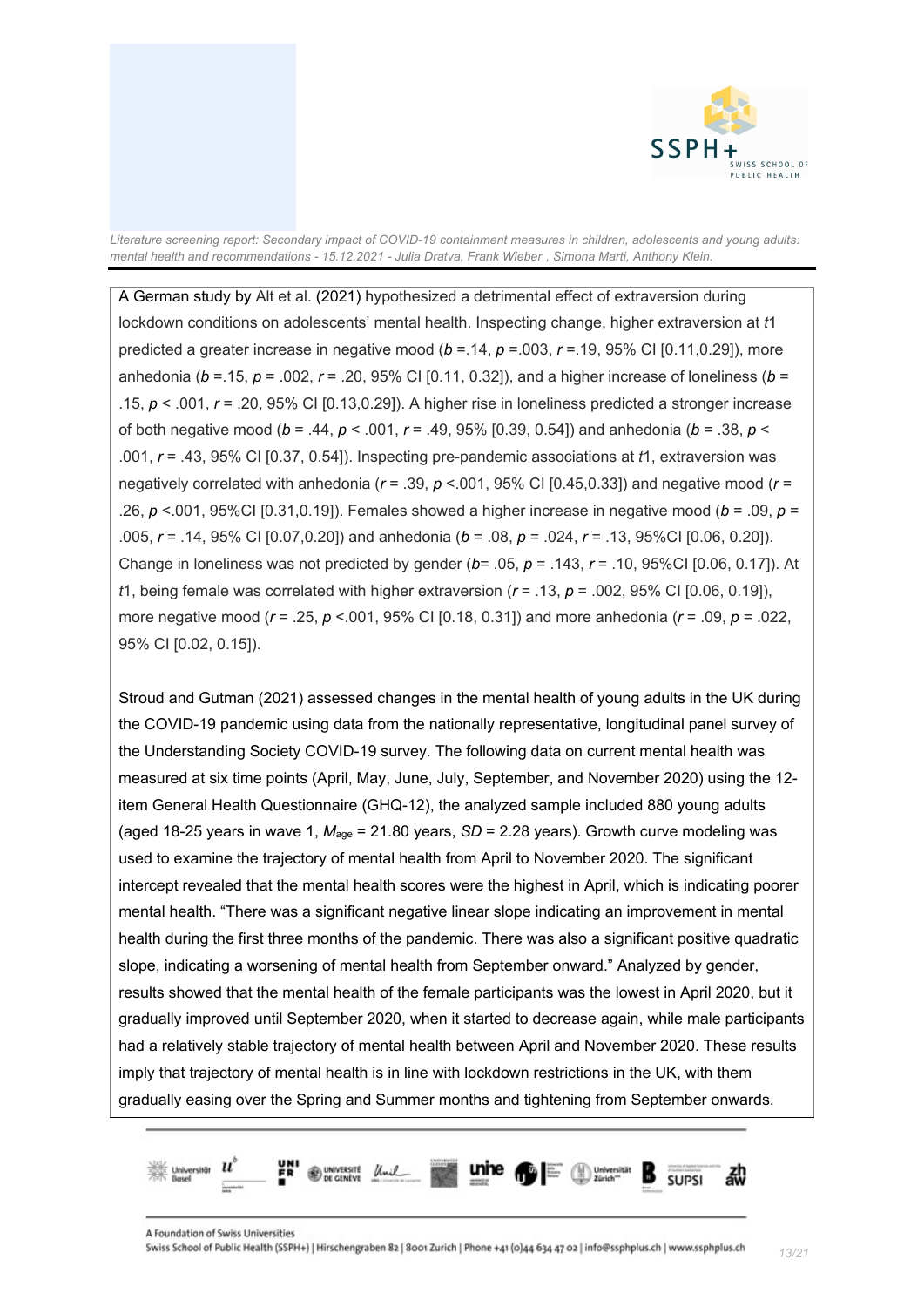

A study by Gagné et al. (2021) investigated long-term trends in mental health among 16–34-yearolds (age groups 16-24 years and 25-35 years). They used all waves from the British Household Panel study (1991-2008) and the UK household Longitudinal Study (2009 - 2020) and the first five UKHLS Covid-19 waves administered in April, May, June, July, and September 2020. Findings are based on the General Health Questionnaire 12 (GHQ-12), clinically significant cases and severe cases for mental distress. In April 2020, the risk of becoming a clinically significant case increased across groups by 55% to 80% compared to the 2018–19 baseline. This increase, however, rapidly diminished over time: in July–September 2020, there was only a higher risk of caseness in men aged 25–34 years (prevalence ratio = 1.29, 95% CI [1.01,1.65]) compared to the 2018–19 baseline. Between April and July-September 2020, the risk of distress significantly decreased in all groups by 21% to 46%. Whereas the increases in April were similar across groups, the decreases in July-September were smaller in men aged 25-35 years (PR= 0.79, 95% CI [0.65,0.97]) compared with women aged 16-24 years (PR= 0.54, 95% CI [0.45,0.65]. Comparing 2018-19 with July- September 2020, there were few differences in the risk of caseness across groups, with significant increases in distress only found in men aged 25-34 years (PR = 1.29, 95% CI [1.01.1.65]). In April 2020, the increase in GHQ scores was largely attributable to the increase in endorsements on "(not) able to enjoy your normal day-to-day activities", "(not) capable of making decisions…", and "(not) playing a useful part in things"

#### **Eating disorders and/or substance abuse (alcohol, cannabis, prescription drugs, drugs)**

In a longitudinal study conducted by Vasconcelos et al. (2021), the effects of the COVID-19 mitigation measures on alcohol consumption, and binge drinking in college students were assessed. A convenience sample of 146 Portuguese college students was recruited at a University in Portugal in October 2019 (age range: 17-26 years, *M*age = 19.5, *SD* = 1.5 years) consisting of regular binge drinkers (regular BDs), infrequent binge drinkers (infrequent BDs) and non-binge drinkers (non-BDs) who were surveyed at three time points: pre-lockdown (Fall 2019), during lockdown (April–May 2020) and 6 months after (post-lockdown: October–November 2020). Results revealed that during lockdown, almost half of the participants (48%) decreased their alcohol use, while 15% had a higher consumption of alcohol, and 37% did not change their alcohol intake. Compared to pre-lockdown, during post-lockdown 57% of participants decreased their alcohol intake, while 9% showed an increased alcohol use, and 34% drank the same. When lockdown and

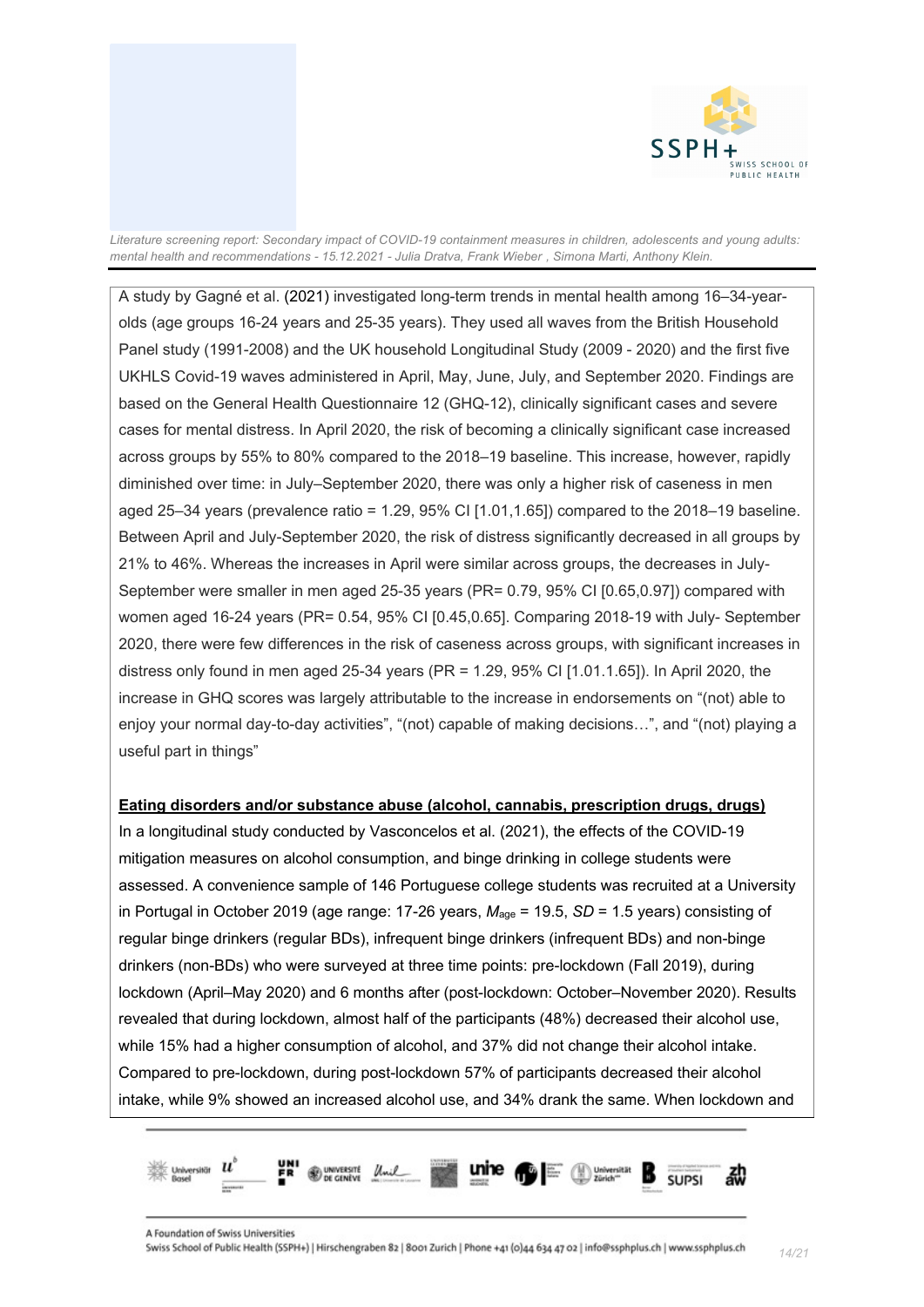

post-lockdown moments were compared, they found that slightly more than half of respondents (51%) kept drinking the same amount, while 28% decreased alcohol intake and 21% increased it. Furthermore, an estimated linear mixed-effects model indicated that all college students decreased their alcohol consumption over the course of the pandemic. Regular BDs decreased alcohol consumption from pre-lockdown (*M* = 10.9) to lockdown (*M* = 4.8, *p* < .001) and to post-lockdown (*M* = 2.2, *p* < .001), not differing significantly between lockdown and post-lockdown (*p* = .215). Infrequent BDs diminished their alcohol consumption in the post-lockdown (*M* = 0.8) compared to the pre-lockdown period ( $M = 5.5$ ,  $p = .010$ ), on the other hand alcohol craving increased from Lockdown to Post-Lockdown (*p* = 0.012). There was an association between the moment of assessment and stress (β = 3.18, *p* < .001), depression (β = 2.55, *p* < .001) and anxiety (β = 2.36, *p*  < .001) with the scores of all those three affective states being higher during post-lockdown compared with lockdown. There was no significant association between stress, depression and anxiety and alcohol consumption.

In a retrospective cohort study, Pigeaud et al. (2021) investigated the association between the lockdown due to COVID-19 and acute alcohol intoxication (AAI) among adolescents in the Netherlands. Between January 1st and December 31st, 2020, 482 adolescents under 18 years (median age: 16 years) were admitted for AAI to one of the 12 participating hospitals. To estimate the effect of the lockdown measures on the admission for AAI, different time periods were compared: pre-lockdown (January 1st - March 15th, 2020), during the first lockdown (March 16th - May 31st, 2020), after the first lockdown (June 1st - October 14th, 2020), and the beginning of the second lockdown (October 15th - December 31st, 2020). As a reference group, the same periods in 2019 were used. A Poisson regression model revealed a decrease in the prevalence of adolescents admitted for AAI by 70% ( $p = 0.002$ , 95% CI [.14, .63] between the pre-lockdown and the first lockdown period. Comparing the first lockdown phase and the period after the first lockdown (reopening phase), the prevalence of adolescents admitted for AAI significantly increased (*p* = .047, 95% CI [1.01, 4.88]), however it did not significantly differ from the same period in 2019 (*p* = .758, 95% CI [.50, 1.66]). There was also no significant difference between the reopening phase and the second lockdown period (*p* = .074, 95% CI [.23, 1.07]).

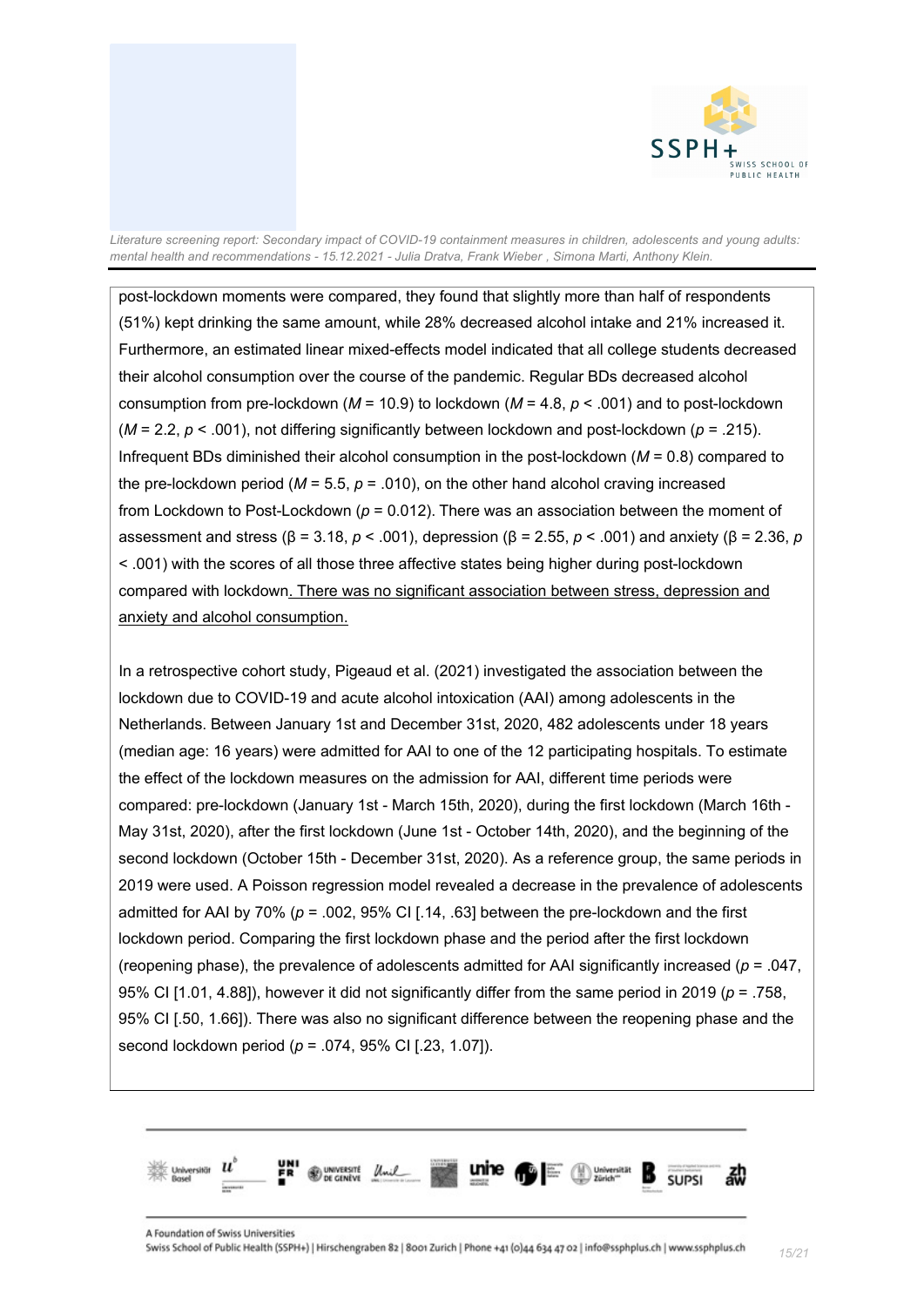

A longitudinal study from Vera et al. (2021) compared changes in alcohol consumption before and after the COVID-19 outbreak and the impact of sociodemographic and mental health variables on such changes in young adults in Spain. Data were collected through a targeted sampling procedure as part of a larger, ongoing longitudinal study. The sample consisted of 305 young adults from Spain aged between 18 and 26 years (Mage = 21.27, SD = 2.21), who completed a first questionnaire from November 2019 and February 2020 (T1) and second follow-up questionnaires in March 2021 (T2). Linear mixed-effects models with time as the only fixed predictor to estimate changes in drinking quantity and frequency revealed that there was an average decrease in the quantity of alcohol consumption of 6.44 Standard Drink Units (SDU) between pre- and post-COVID-19 period and an average decrease in frequency of 3.16 days drinking (during the past two months) between pre- and post-COVID-19 outbreak. Participants with a relatively high depression level at the pre-COVID assessment (*b* = -1.10, *p* = .306) did not show a decline in drinking frequency, while those with a relatively low ( $b = -2.91$ ,  $p = .014$ ) or moderate depression level ( $b = -2.18$ ,  $p = .039$ ) showed significant decreases in drinking frequency. Furthermore, decreases in quantity of alcohol use were less pronounced among those participants with a relatively high level of depression (*b* = - 4.71, *p* = .003) and more pronounced for those with a relatively low (*b* = -8.32, *p* < .001) or moderate  $(b = -7.29, p < .001)$  level of depression.

### **Impact on the utilization of mental health services (hospitalizations or mental health emergencies)**

Rømer et al. (2021) conducted a time-trend study to assess patterns in psychiatric admissions, referrals, and suicidal behavior before and during the COVID-19 pandemic using data from hospital and Emergency Medical Services (EMS) health records covering 46% of the Danish population (n = 2'693'924). They compared data on the number of psychiatric in-patients, referrals to mental health services as well as suicidal behavior (such as self-harm, suicide attempts, and suicide) in the years before the COVID-19 pandemic to data during the first lockdown from March 11th and May 17th, 2020), the inter-lockdown period from May 18th – December 15th, 2020), and the second lockdown from December 16th, 2020 – February 28th, 2021. In the age group <18, the annual number of inpatient at psychiatric clinics increased by 3.2% from 2018 to 2019 (744 vs. 768) and further by 7.4% from 2019 to 2020 (768 vs. 825). The rate of psychiatric hospitalizations among children and adolescents was increased by 11% during the pandemic (*RR* = 1.11, 95% CI [1.07; 1.15], *p* < .01),

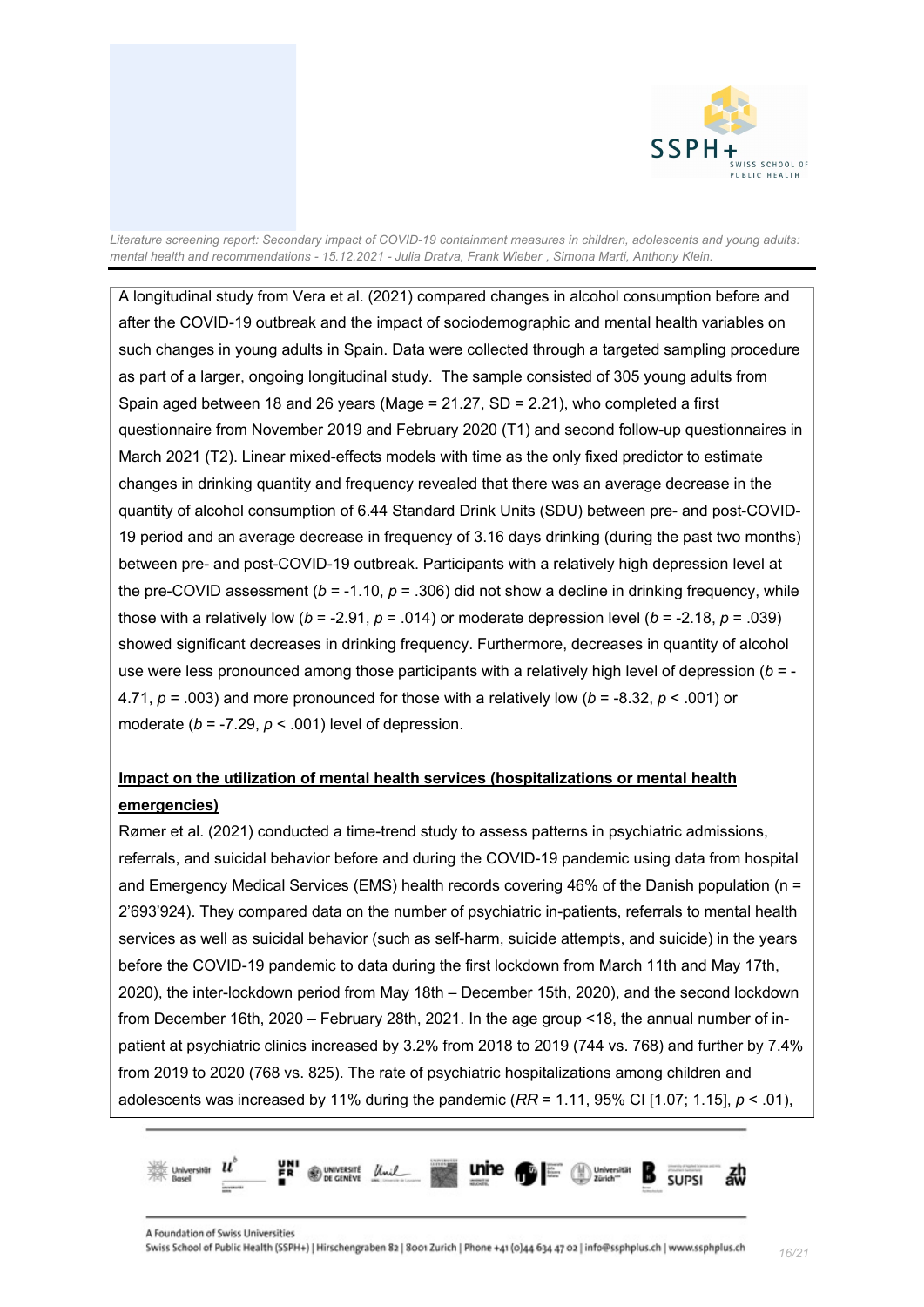

however, this increase did not significantly exceed the pre-pandemic, upwards trend in psychiatric hospitalizations among this age group (*p* = 0.78). The rate of referrals to mental health services during the pandemic were not significantly different among children and adolescents after adjusting for multiple testing  $(p = .07)$ , nor was itsignificantly different from the pre-pandemic trend (Ratio = 1.37, CI = 0.97 –1.93,*p* = 0.28). Hospital-recorded suicidal behavior decreased by 4.4% from 2019 to 2020 (295 vs. 282 events); however, it reached 124 events by February 28th, 2021, accounting for 46.1% of total suicidal behavior events in that period across all the age groups. In the EMS data, the age group <18 accounted for 5.2% of suicidal behavior events in 2019, 5.9% in 2020 and 9.0% in 2021 (January and February only). The weekly number of EMS-registered suicidal events was low (range = 0–8), therefore monthly counts were used and revealed no significant change in suicidal behavior after adjusting for multiple testing  $(p = .06)$  among the age group <18.

<span id="page-16-0"></span>What impact does the containment measure "school closures" have on mental health?

**Summary**

No specific studies on school closures found in this period

**Number of publications:** 

**Time period:** 

**Results**

Tbd.

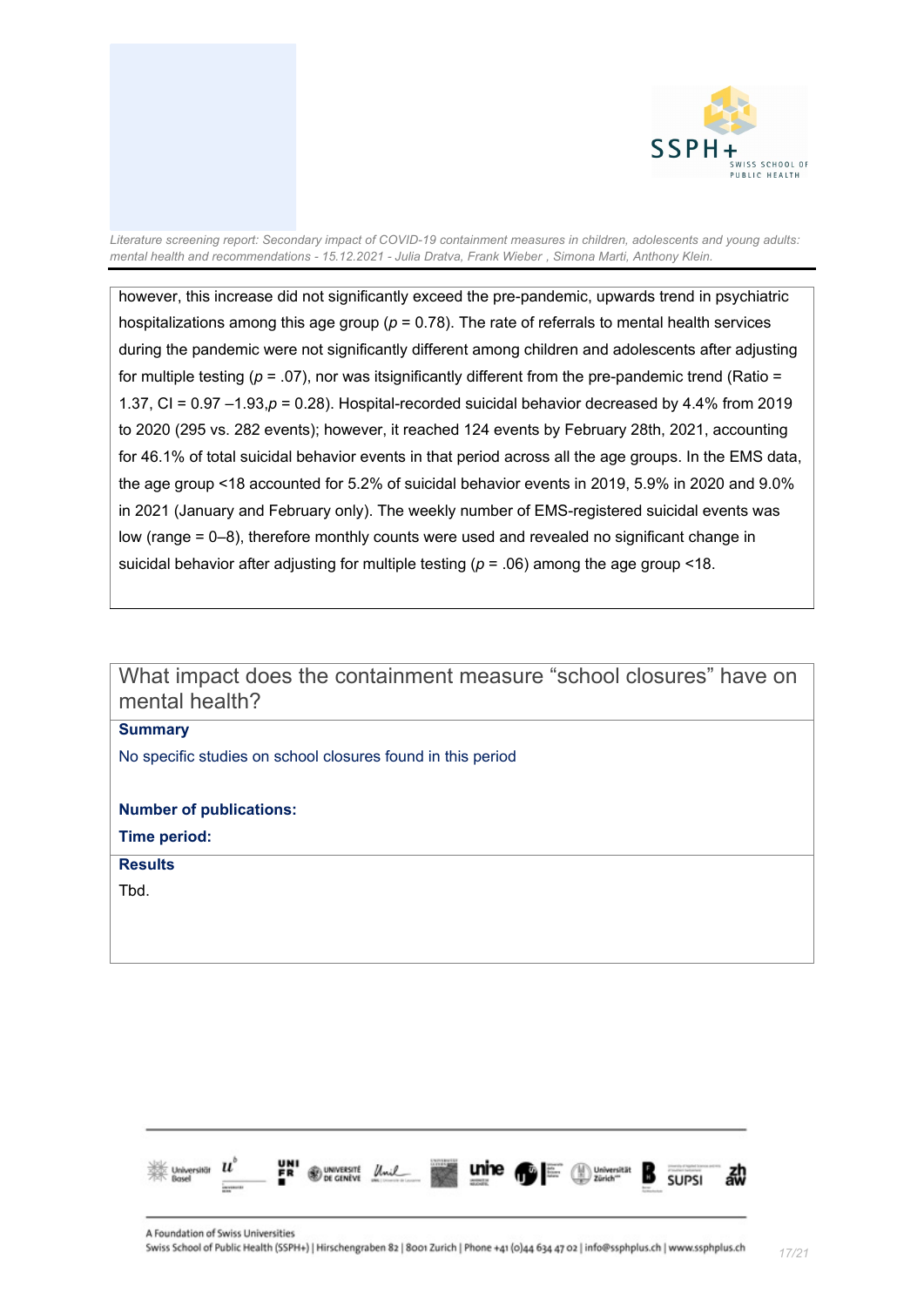



<span id="page-17-0"></span>Overview and comparison of recommendations and best practice in different countries

This section will be filled in in the next report. **Summary**

**Number of publications:** 

**Time period:** 

**Results**

Tbd.

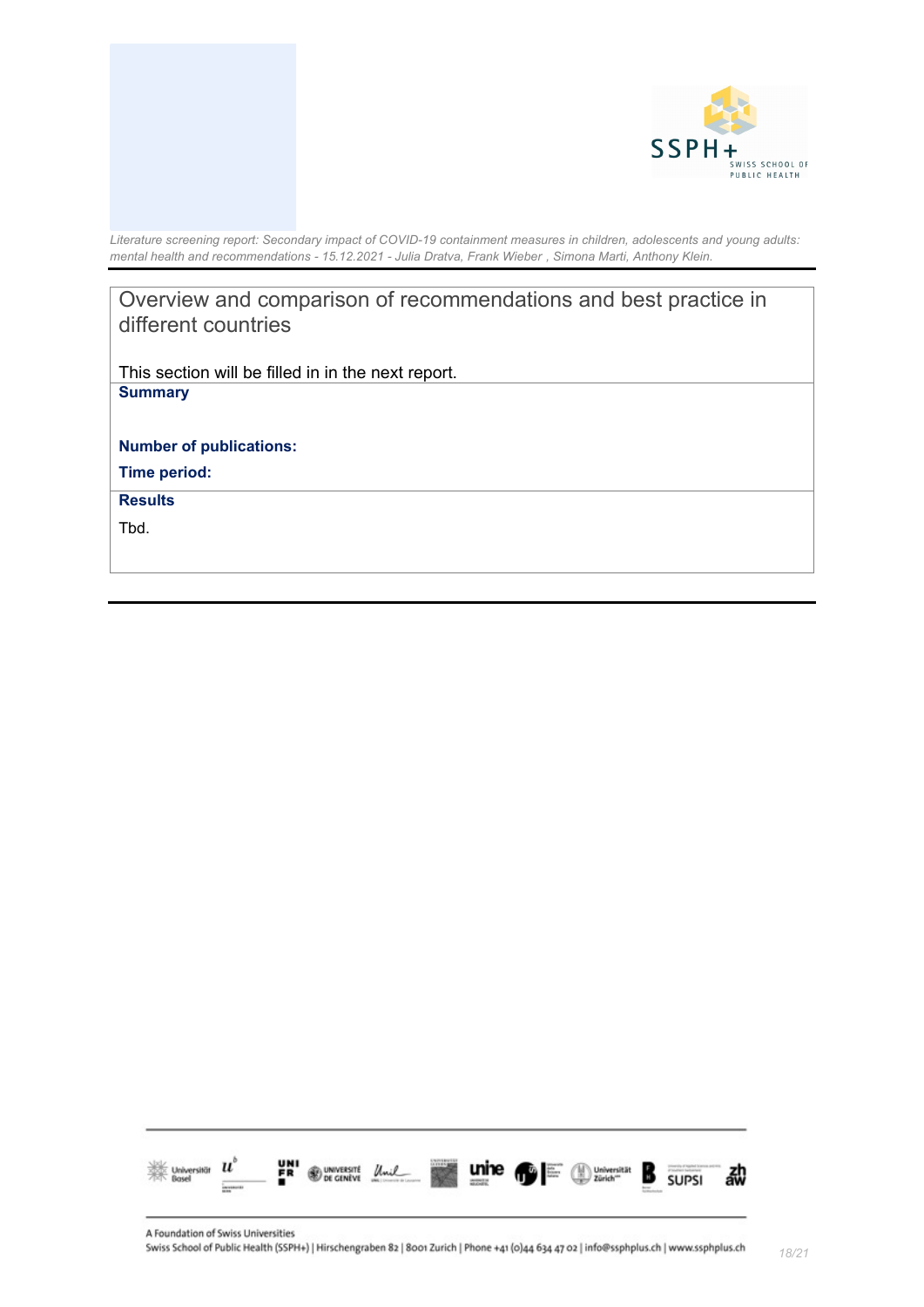

## <span id="page-18-0"></span>References

- Alt, P., Reim, J., & Walper, S. (2021). Fall From Grace: Increased Loneliness and Depressiveness Among Extraverted Youth During the German COVID-19 Lockdown. *Journal of Research on Adolescence*, *31*(3), 678–691. https://doi.org/10.1111/jora.12648
- Bringolf-Isler, B., Hänggi, J., Kayser, B., Suggs, S. L., Dössegger, A., Probst-Hensch, N., & Group, and the S.-S. (2021). COVID-19 pandemic and health related quality of life in primary school children in Switzerland: A repeated cross-sectional study. *Swiss Medical Weekly*, *45*. https://doi.org/10.4414/smw.2021.w30071
- Essler, S., Christner, N., & Paulus, M. (2021). Longitudinal Relations Between Parental Strain, Parent-Child Relationship Quality, and Child Well-Being During the Unfolding COVID-19 Pandemic. *Child Psychiatry and Human Development*, *52*(6), 995–1011. https://doi.org/10.1007/s10578-021-01232-4
- Gagné, T., Schoon, I., McMunn, A., & Sacker, A. (2021). Mental distress among young adults in Great Britain: Long-term trends and early changes during the COVID-19 pandemic. *Social Psychiatry and Psychiatric Epidemiology*. https://doi.org/10.1007/s00127-021-02194-7
- Hu, Y., & Gutman, L. M. (2021). The trajectory of loneliness in UK young adults during the summer to winter months of COVID-19. *Psychiatry Research*, *303*. https://doi.org/10.1016/j.psychres.2021.114064
- Naumann, E., von den Driesch, E., Schumann, A., & Thönnissen, C. (2021). Anstieg depressiver Symptome bei Jugendlichen und jungen Erwachsenen während des ersten Lockdowns in Deutschland. *Bundesgesundheitsblatt - Gesundheitsforschung - Gesundheitsschutz*. https://doi.org/10.1007/s00103-021-03451-5
- Pigeaud, L., de Veld, L., van Hoof, J., & van der Lely, N. (2021). Acute Alcohol Intoxication in Dutch Adolescents Before, During, and After the First COVID-19 Lockdown. *Journal of Adolescent Health*, *69*(6), 905–909. https://doi.org/10.1016/j.jadohealth.2021.07.038
- Ravens-Sieberer, U., Kaman, A., Erhart, M., Otto, C., Devine, J., Löffler, C., Hurrelmann, K., Bullinger, M., Barkmann, C., Siegel, N. A., Simon, A. M., Wieler, L. H., Schlack, R., & Hölling, H. (2021). Quality of life and mental health in children and adolescents during the first year of the COVID-19 pandemic: Results of a two-wave nationwide populationbased study. *European Child & Adolescent Psychiatry*. https://doi.org/10.1007/s00787- 021-01889-1
- Rømer, T. B., Christensen, R. H. B., Blomberg, S. N., Folke, F., Christensen, H. C., & Benros, M. E. (2021). Psychiatric Admissions, Referrals, and Suicidal Behavior Before

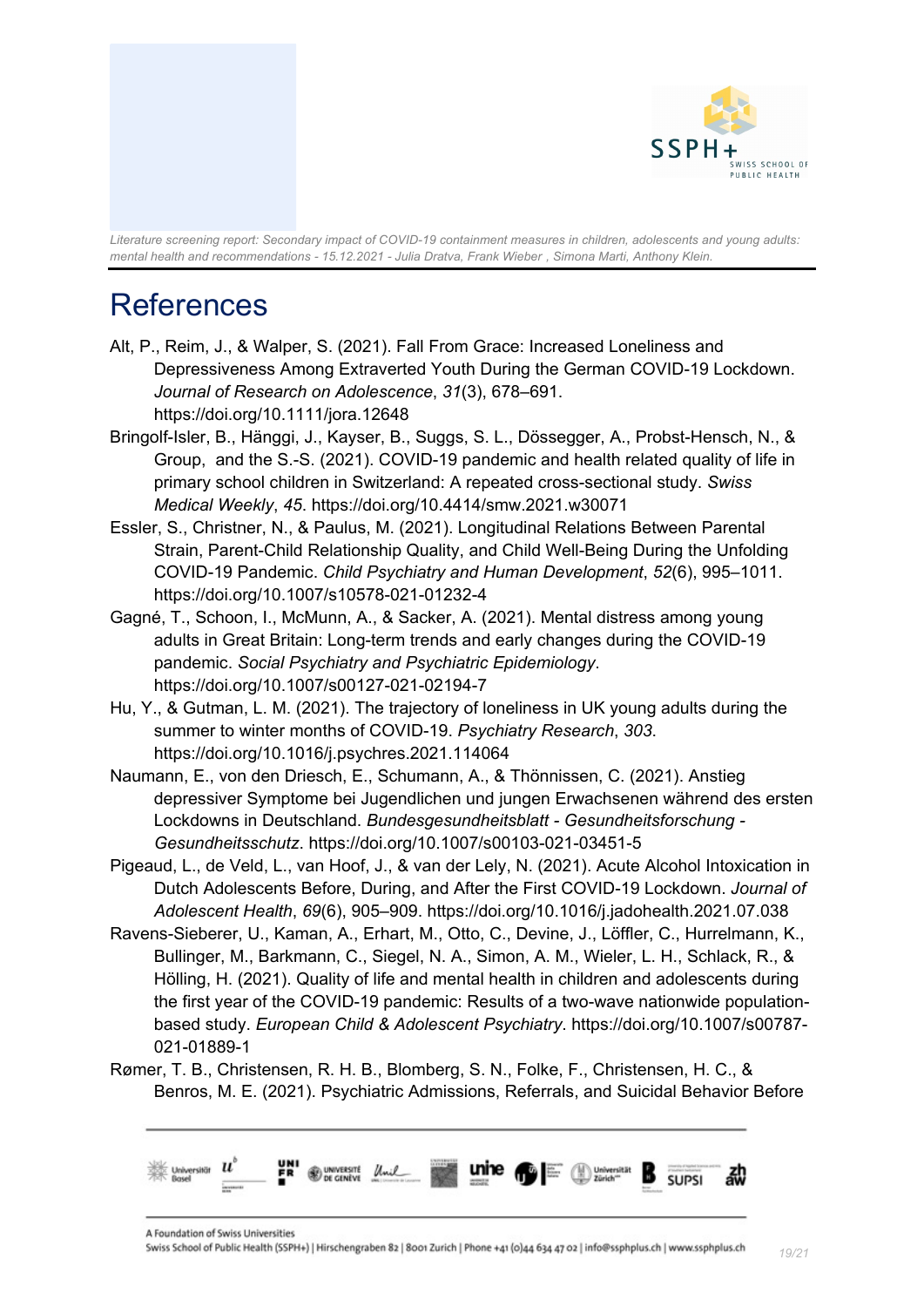

and During the COVID-19 Pandemic in Denmark: A Time-Trend Study. *Acta Psychiatrica Scandinavica*, *144*(6), 553–562. https://doi.org/10.1111/acps.13369

- Stroud, I., & Gutman, L. M. (2021). Longitudinal changes in the mental health of UK young male and female adults during the COVID-19 pandemic. *Psychiatry Research*, *303*. https://doi.org/10.1016/j.psychres.2021.114074
- van der Laan, S. E. I., Finkenauer, C., Lenters, V. C., van Harmelen, A.-L., van der Ent, C. K., & Nijhof, S. L. (2021). Gender-Specific Changes in Life Satisfaction After the COVID-19-Related Lockdown in Dutch Adolescents: A Longitudinal Study. *The Journal of Adolescent Health: Official Publication of the Society for Adolescent Medicine*, *69*(5), 737–745. https://doi.org/10.1016/j.jadohealth.2021.07.013
- Vasconcelos, M., Crego, A., Rodrigues, R., Almeida-Antunes, N., & López-Caneda, E. (2021). Effects of the COVID-19 Mitigation Measures on Alcohol Consumption and Binge Drinking in College Students: A Longitudinal Survey. *International Journal of Environmental Research and Public Health*, *18*(18), Article 18. https://doi.org/10.3390/ijerph18189822
- Vera, B. del V., Carmona-Márquez, J., Lozano-Rojas, Ó. M., Parrado-González, A., Vidal-Giné, C., Pautassi, R. M., & Fernández-Calderón, F. (2021). Changes in Alcohol Use during the COVID-19 Pandemic among Young Adults: The Prospective Effect of Anxiety and Depression. *Journal of Clinical Medicine*, *10*(19). https://doi.org/10.3390/jcm10194468
- Vira, E. G., & Skoog, T. (2021). Swedish middle school students' psychosocial well-being during the COVID-19 pandemic: A longitudinal study. *SSM - Population Health*, *16*. https://doi.org/10.1016/j.ssmph.2021.100942

All references: .ris file